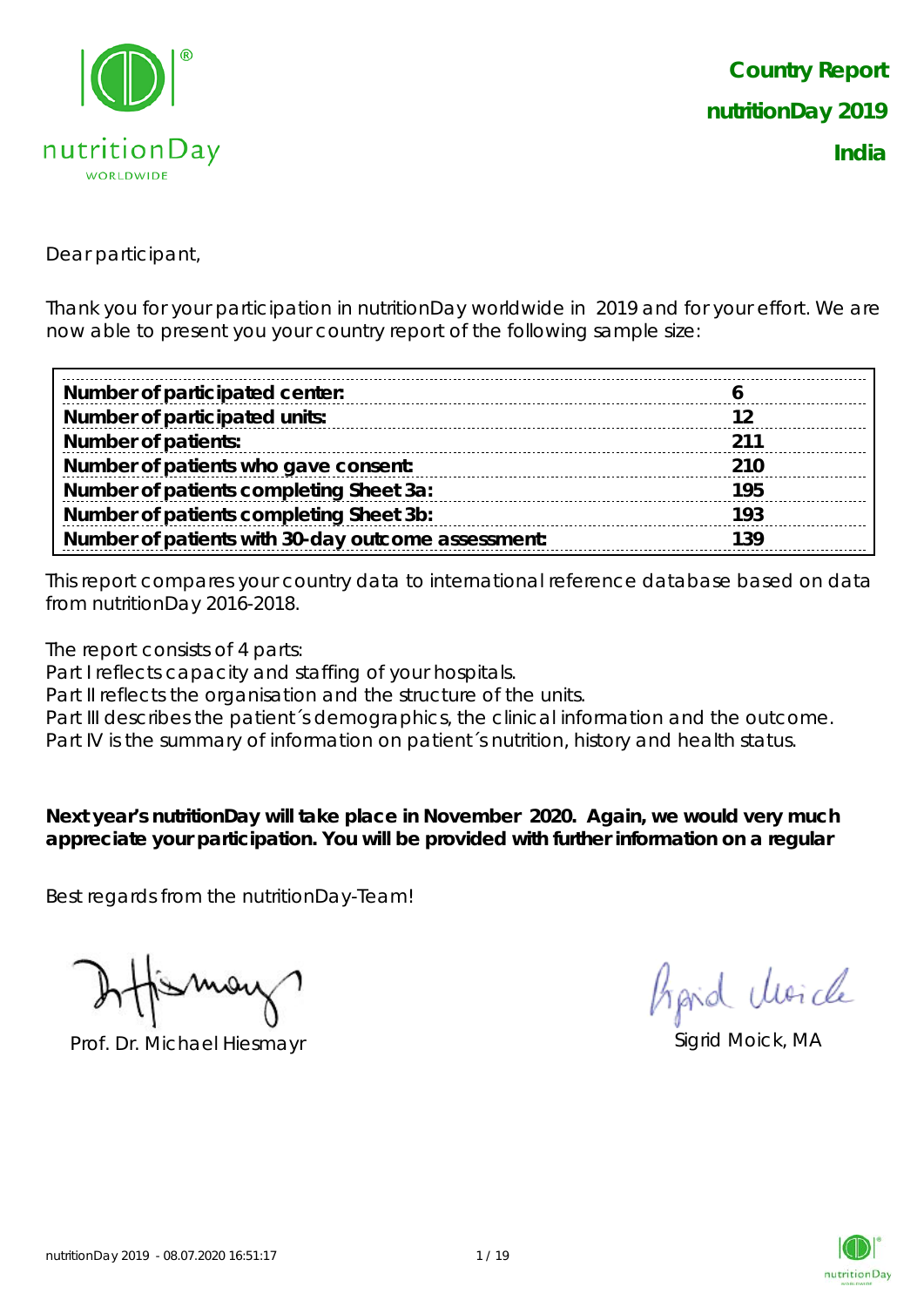## *I. Hospital capacity and staffing ("Hospital sheet")*

|                                                                                    | <b>YOUR RESULTS</b>  | <b>REFERENCE RESULTS</b> |
|------------------------------------------------------------------------------------|----------------------|--------------------------|
| 1. Total number of beds in hospital                                                | 350 [250-425]        | 333 [194-630]            |
|                                                                                    |                      |                          |
| 2. Total number of admissions in the hospital last                                 | 35606 [26821-102255] | 18005 [9101-36130]       |
| year                                                                               |                      |                          |
| 3. Total number of staff in the hospital                                           |                      |                          |
| <b>Total medical doctors</b>                                                       | 50 [45-102]          | 173 [80-399]             |
| <b>Medical specialists</b>                                                         | 61 [35-86]           | 116 [53-250]             |
| Medical non-specialists                                                            | 42 [42-42]           | 37 [14-84]               |
| <b>Nurses</b>                                                                      | 650 [515-925]        | 420 [183-836]            |
| <b>Dieticians</b>                                                                  | 10 [9-12]            | $5[2-9]$                 |
| <b>Nutritionists</b>                                                               | $0[0-0]$             | $1[0-4]$                 |
| Pharmacists                                                                        | 48 [46-49]           | $7[4-21]$                |
| Kitchen staff                                                                      | 59 [54-65]           | 31 [15-59]               |
|                                                                                    |                      |                          |
| <b>Full time equivalent</b>                                                        |                      |                          |
| <b>Total medical doctors</b>                                                       | 153 [153-153]        | 148 [60-373]             |
| <b>Medical specialists</b>                                                         | 90 [90-90]           | 98 [45-251]              |
| Medical non-specialists                                                            | 42 [42-42]           | 36 [11-99]               |
| <b>Nurses</b>                                                                      | 440 [410-470]        | 364 [180-788]            |
| <b>Dieticians</b>                                                                  | 11 [10-11]           | $5[2-8]$                 |
| <b>Nutritionists</b>                                                               | $0[0-0]$             | $1[0-3]$                 |
| Pharmacists                                                                        | 45 [45-45]           | $6[3-18]$                |
| Kitchen staff                                                                      | 48 [48-48]           | 29 [15-55]               |
|                                                                                    |                      |                          |
| 4. Does the hospital have a nutrition care strategy?                               | 3 (100,0%) Yes       | 498 (79,4%) Yes          |
|                                                                                    |                      |                          |
| 5. Which nutrition-related standards or routine activities exist in your hospital? |                      |                          |
| Nutrition training is available                                                    | 3 (75,0%) Yes        | 434 (66,7%) Yes          |
| Nutrition steering committee is available                                          | 2 (50,0%) Yes        | 388 (59,6%) Yes          |
| Quality indicators are recorded and reported to national<br>or regional level      | 2 (50,0%) Yes        | 263 (40,4%) Yes          |
| Quality indicators are used for internal benchmarking                              | 3 (75,0%) Yes        | 337 (51,8%) Yes          |
| Patient feedback about food and food service is collected<br>using a questionnaire | 3 (75,0%) Yes        | 475 (73,0%) Yes          |
| None                                                                               | $0(0,0\%)$ Yes       | 30 (4,6%) Yes            |
| No answer given                                                                    | 1(25,0%)             | 24 (3,7%)                |

#### **6. Which codes are available /routinely used in your hospital for billing and reimbursement purposes?**

| <b>Codes available</b> |
|------------------------|
|------------------------|

Nutrition Support 1 (25,0%) Yes 313 (48,1%) Yes

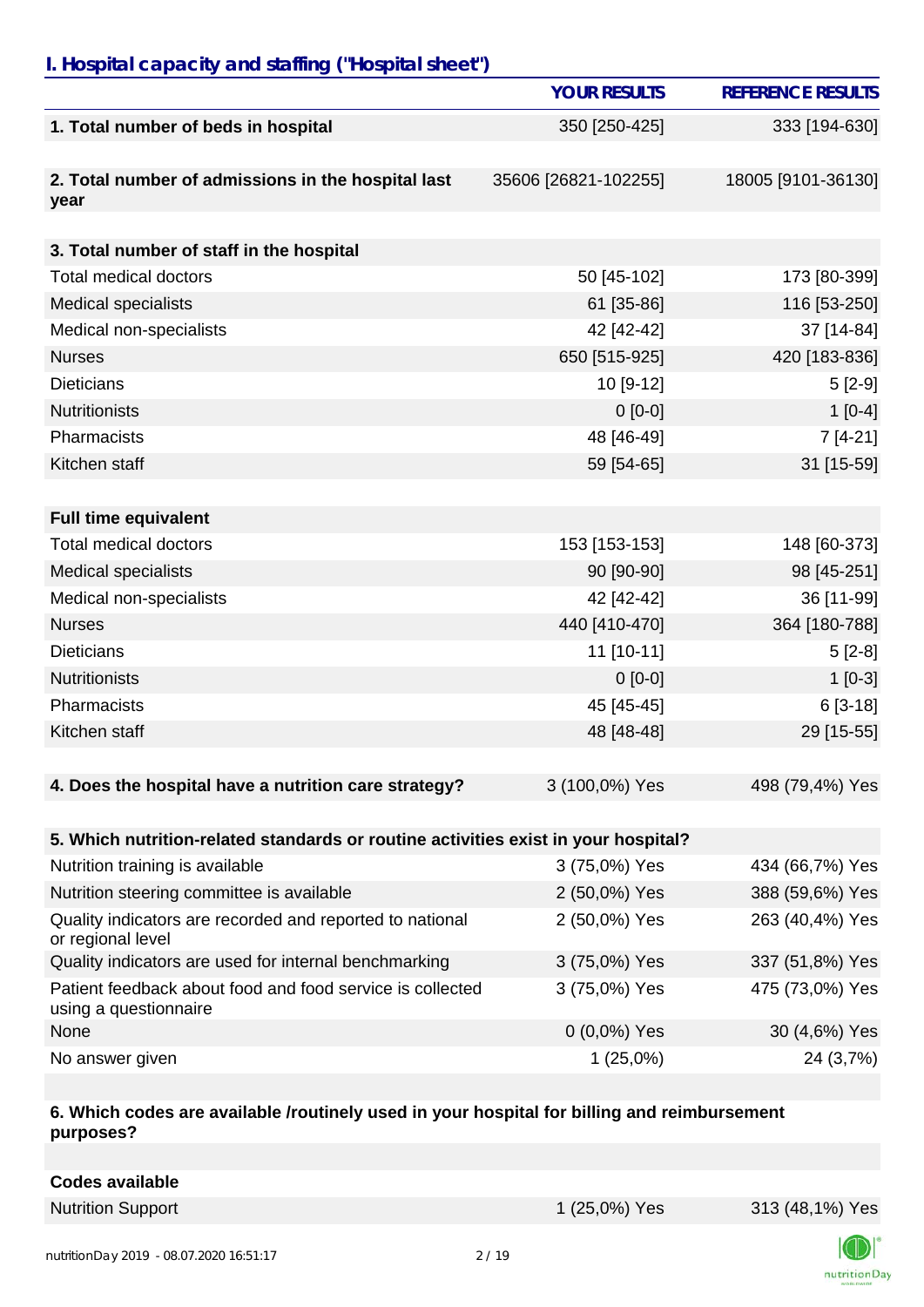| Oral nutrition supplements                                | 2 (50,0%) Yes | 239 (36,7%) Yes |
|-----------------------------------------------------------|---------------|-----------------|
| Parenteral nutrition                                      | 2 (50,0%) Yes | 375 (57,6%) Yes |
| <b>Enteral nutrition</b>                                  | 2 (50,0%) Yes | 334 (51,3%) Yes |
| Dietary counseling                                        | 1 (25,0%) Yes | 235 (36,1%) Yes |
| Specific dietary interventions                            | 1 (25,0%) Yes | 181 (27,8%) Yes |
| Screening for malnutrition                                | 1 (25,0%) Yes | 187 (28,7%) Yes |
| <b>Risk of malnutrition</b>                               | 1 (25,0%) Yes | 160 (24,6%) Yes |
| Malnutrition (in general)                                 | 2 (50,0%) Yes | 294 (45,2%) Yes |
| Severity of malnutrition (i.e. mild, moderate, severe)    | 1 (25,0%) Yes | 280 (43,0%) Yes |
| No information available from billing/finance/controlling | 1 (25,0%) Yes | 109 (16,7%) Yes |
| No answer given                                           |               | 42 (6,5%)       |
|                                                           |               |                 |
| <b>Codes routinely used</b>                               |               |                 |
| <b>Nutrition Support</b>                                  | 1 (25,0%) Yes | 270 (41,5%) Yes |
| Oral nutrition supplements                                | 2 (50,0%) Yes | 209 (32,1%) Yes |
| Parenteral nutrition                                      | 2 (50,0%) Yes | 343 (52,7%) Yes |
| <b>Enteral nutrition</b>                                  | 2 (50,0%) Yes | 307 (47,2%) Yes |
| Dietary counseling                                        | 1 (25,0%) Yes | 198 (30,4%) Yes |
| Specific dietary interventions                            | 1 (25,0%) Yes | 159 (24,4%) Yes |
| Screening for malnutrition                                | 1 (25,0%) Yes | 149 (22,9%) Yes |
| <b>Risk of malnutrition</b>                               | 1 (25,0%) Yes | 128 (19,7%) Yes |
| Malnutrition (in general)                                 | 2 (50,0%) Yes | 255 (39,2%) Yes |
| Severity of malnutrition (i.e. mild, moderate, severe)    | 1 (25,0%) Yes | 242 (37,2%) Yes |
| No information available from billing/finance/controlling | 1 (25,0%) Yes | 120 (18,4%) Yes |
| No answer given                                           |               | 53 (8,1%)       |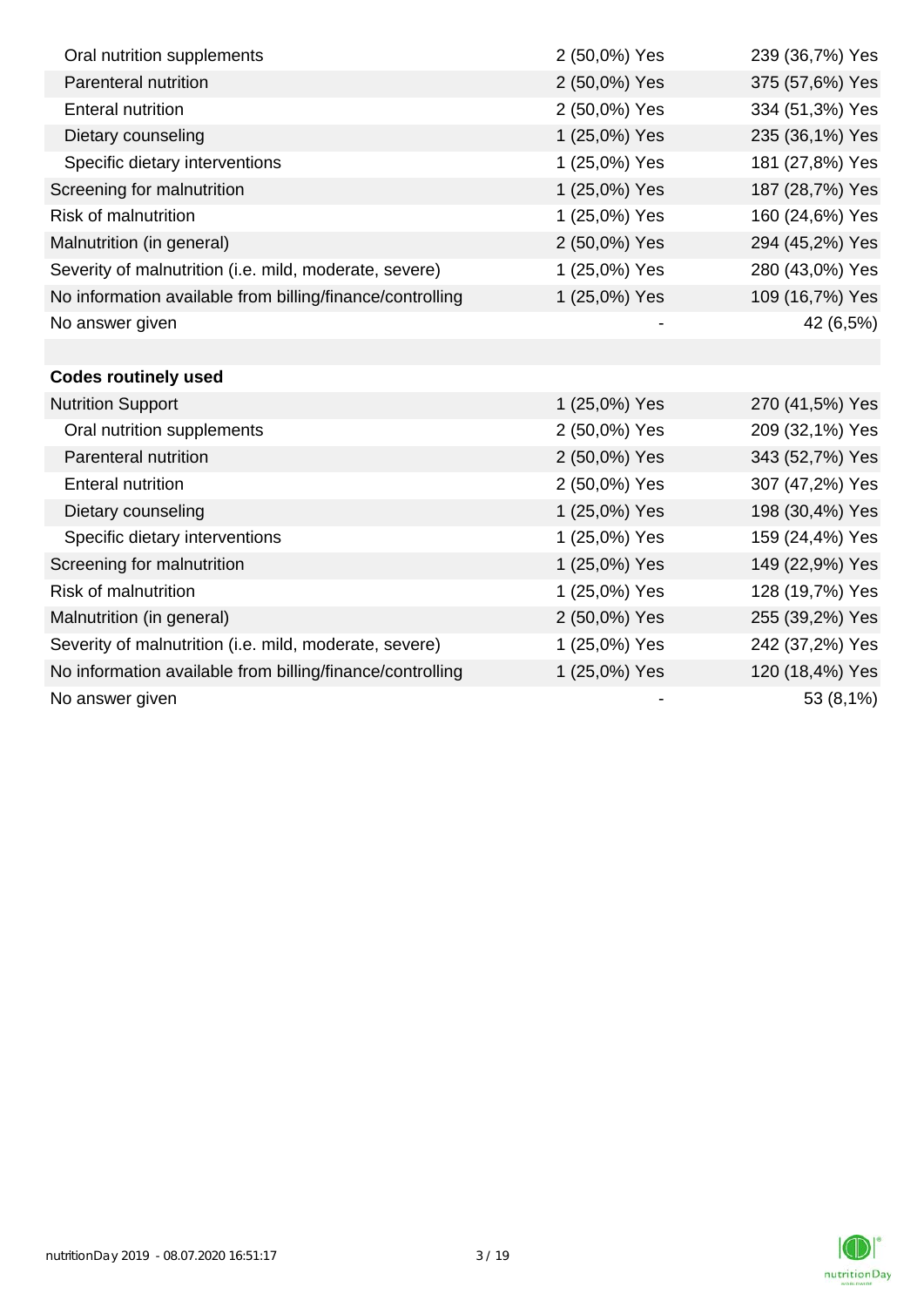### *II. Unit organisation and structures ("Sheet 1a/1b")*

|                                                                       | <b>YOUR RESULTS</b> | <b>REFERENCE RESULTS</b> |
|-----------------------------------------------------------------------|---------------------|--------------------------|
|                                                                       |                     |                          |
| Internal Medicine / General                                           | $1(8,3\%)$          | 21.1%                    |
| Internal Medicine / Cardiology                                        | $1(8,3\%)$          | 4.3%                     |
| Internal Medicine / Gastroenterology & hepatology                     | 2(16,7%)            | 7.8%                     |
| Internal Medicine / Geriatrics                                        | $0(0,0\%)$          | 9.7%                     |
| Internal Medicine / Infectious diseases                               | $0(0,0\%)$          | 0.6%                     |
| Internal Medicine / Nephrology                                        | 3(25,0%)            | 1.2%                     |
| Internal Medicine / Oncology (incl. radiotherapy)                     | $0(0,0\%)$          | 8.1%                     |
| Interdisciplinary                                                     | $1(8,3\%)$          | 3.4%                     |
| Long term care                                                        | $0(0,0\%)$          | 2.0%                     |
| Neurology                                                             | $1(8,3\%)$          | 3.6%                     |
| Surgery / General                                                     | $0(0,0\%)$          | 15.7%                    |
| Surgery/ Cardiac/Vascular/Thoracic                                    | $0(0,0\%)$          | 1.4%                     |
| Surgery / Neurosurgery                                                | $0(0,0\%)$          | 0.9%                     |
| Surgery / Orthopedic                                                  | $1(8,3\%)$          | 4.2%                     |
| Trauma                                                                | $0(0,0\%)$          | 0.9%                     |
| Ear Nose Throat (ENT)                                                 | $0(0,0\%)$          | 1.7%                     |
| Gynecology / Obstetrics                                               | $0(0,0\%)$          | 1.4%                     |
| <b>Pediatrics</b>                                                     | $0(0,0\%)$          | 0.1%                     |
| Psychiatry                                                            | $0(0,0\%)$          | 0.9%                     |
| <b>Others</b>                                                         | 2(16,7%)            | 11.1%                    |
|                                                                       |                     |                          |
| 2. Number of registered inpatients at noon                            | 19 [12-30]          | 25 [19-32]               |
| 3. Total bed capacity of the unit                                     | 58 [29-95]          | 30 [24-40]               |
|                                                                       |                     |                          |
| 4. Number of each type of staff in the unit for TODAY's morning shift |                     |                          |
| <b>Fully trained</b>                                                  |                     |                          |
| <b>Medical doctors</b>                                                | 13 [9-34]           | $4[2-7]$                 |
| <b>Nurses</b>                                                         | 32 [10-86]          | $5[3-8]$                 |
| Nursing aides                                                         | $1[1-3]$            | $2[1-4]$                 |
| <b>Dieticians</b>                                                     | $2[2-3]$            | $1[0-1]$                 |
| <b>Nutritionists</b>                                                  | $0[0-0]$            | $0[0-1]$                 |
| Administrative staff                                                  | $4[3-5]$            | $1[0-1]$                 |
| Other staff involved in patient care                                  | $3[3-6]$            | $1[0-2]$                 |

| In training      |           |           |
|------------------|-----------|-----------|
| Medical doctors  | $0$ [0-0] | $1[0-3]$  |
| Medical students | $1$ [0-1] | $0 [0-2]$ |
| <b>Nurses</b>    | $0 [0-0]$ | $1$ [0-3] |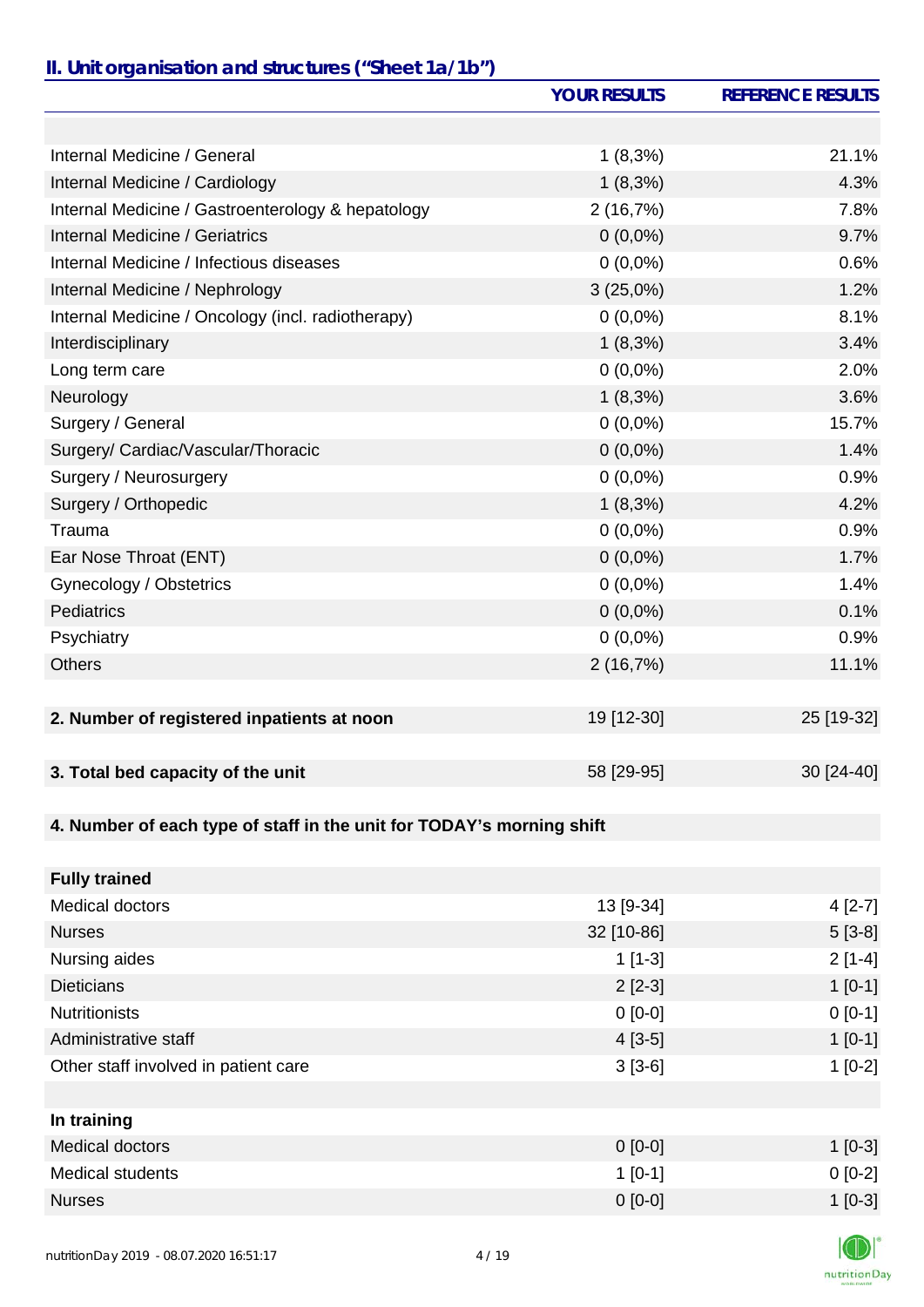| Nursing aides                                                                                       | $0 [0-0]$                | $0[0-0]$         |
|-----------------------------------------------------------------------------------------------------|--------------------------|------------------|
| <b>Dieticians</b>                                                                                   | $0 [0-0]$                | $0[0-0]$         |
| <b>Nutritionists</b>                                                                                | $0 [0-0]$                | $0[0-0]$         |
| Other staff involved in patient care                                                                | $0$ [0-0]                | $0[0-0]$         |
| 5. Is there a nutrition support team in your hospital<br>available?                                 | 9 (100,0%) Yes           | 1018 (78,3%) Yes |
| 6. Does the unit have a nutrition care strategy?                                                    | 9 (100,0%) Yes           | 984 (75,7%) Yes  |
|                                                                                                     |                          |                  |
| 7. Is there a person in your unit responsible for<br>nutrition care?                                | 9 (100,0%) Yes           | 922 (70,9%) Yes  |
| 8. Is there a dietician, nutritionist or dietetic assistant<br>available for your unit?             | 10 (100,0%) Yes          | 1239 (90,8%) Yes |
| 9. Is specific staff responsible for providing feeding<br>assistance to patients during meal times? | 2 (22,2%) Yes            | 780 (60,0%) Yes  |
| 10. How do you MAINLY screen/monitor patients for<br>malnutrition?                                  |                          |                  |
|                                                                                                     |                          |                  |
| At admission                                                                                        |                          |                  |
| No routine screening                                                                                | $\overline{\phantom{0}}$ | 109 (7,6%)       |
| No fixed criteria                                                                                   |                          | 21(1,5%)         |
| Experience / visual assessment only                                                                 |                          | 102 (7,1%)       |
| Weighing / BMI only                                                                                 | 3 (25,0%) Yes            | 201 (14,1%)      |
| Nutritional Risk Screening (NRS) 2002                                                               | 6 (50,0%) Yes            | 462 (32,3%)      |
| Malnutrition Universal Screening Tool (MUST)                                                        |                          | 81(5,7%)         |
| Malnutrition Screening tool (MST)                                                                   |                          | 115 (8,0%)       |
| <b>SNAQ</b>                                                                                         |                          | 13 (0,91%)       |
| Other formal tool                                                                                   | 1 (8,3%) Yes             | 249 (17,4%)      |
| I do not know                                                                                       |                          | 11 (0,77%)       |
| Missing                                                                                             | 2(16,7%)                 | 66 (4,6%)        |
|                                                                                                     |                          |                  |
| <b>During hospital stay</b><br>No routine monitoring                                                |                          |                  |
| No fixed criteria                                                                                   |                          | 133 (9,3%)       |
|                                                                                                     |                          | 118 (8,3%)       |
| Experience / visual assessment only                                                                 |                          | 235 (16,4%)      |
| Weighing / BMI only                                                                                 | 4 (33,3%) Yes            | 471 (32,9%)      |
| Other formal tool                                                                                   | 6 (50,0%) Yes            | 375 (26,2%)      |
| I do not know                                                                                       |                          | 32(2,2%)         |
| Missing                                                                                             | 2(16,7%)                 | 66 (4,6%)        |
| 11a. Do you routinely use guidelines or standards for<br>nutrition care?                            | 9 (100,0%) Yes           | 1043 (82,1%) Yes |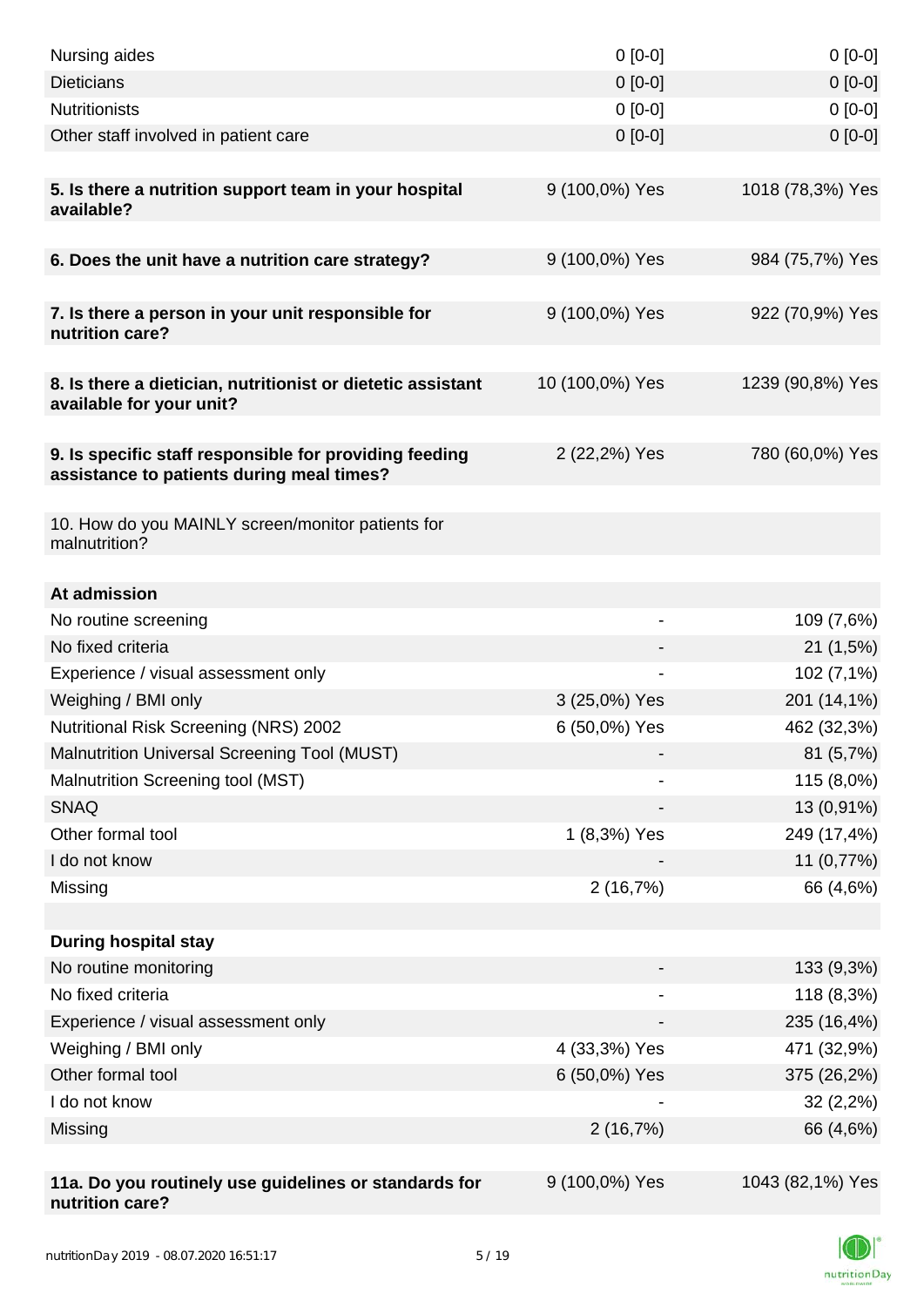| 11b. If yes, which one is mainly used?  |              |             |
|-----------------------------------------|--------------|-------------|
| International guidelines                | 9 (100%) Yes | 257 (24,6%) |
| National guidelines                     |              | 166 (15,9%) |
| Standards on hospital level             |              | 378 (36,2%) |
| Standards on unit level                 | -            | 65 (6,2%)   |
| Individual patient nutrition care plans |              | 155 (14,9%) |
| Other                                   | -            | $11(1,1\%)$ |
| Missing                                 |              | $11(1,1\%)$ |
|                                         |              |             |

# **12. What is routinely done in your unit for given patient groups?**

| At risk                                                    |                |             |
|------------------------------------------------------------|----------------|-------------|
| Watchful waiting                                           | 1 (8,3%) Yes   | 399 (27,9%) |
| Discuss nutrition care activities during ward rounds       | 1 (8,3%) Yes   | 614 (42,9%) |
| Develop an individual nutrition care plan                  |                | 720 (50,3%) |
| Initiate treatment / nutrition intervention                | 1 (8,3%) Yes   | 820 (57,3%) |
| Consult a nutrition expert (dietician, nutritionist, etc.) |                | 828 (57,9%) |
| Consult a medical professional                             |                | 505 (35,3%) |
| Calculate energy requirements                              |                | 652 (45,6%) |
| Calculate protein requirements                             |                | 630 (44,1%) |
|                                                            |                |             |
| <b>Malnourished</b>                                        |                |             |
| Watchful waiting                                           |                | 280 (19,6%) |
| Discuss nutrition care activities during ward rounds       |                | 675 (47,2%) |
| Develop an individual nutrition care plan                  | -              | 792 (55,4%) |
| Initiate treatment / nutrition intervention                | $\blacksquare$ | 884 (61,8%) |
| Consult a nutrition expert (dietician, nutritionist, etc.) |                | 823 (57,6%) |
| Consult a medical professional                             |                | 579 (40,5%) |
| Calculate energy requirements                              |                | 763 (53,4%) |
| Calculate protein requirements                             |                | 745 (52,1%) |
|                                                            |                |             |
| <b>Every patient</b>                                       |                |             |
| Watchful waiting                                           | 8 (66,7%) Yes  | 700 (49,0%) |
| Discuss nutrition care activities during ward rounds       | 8 (66,7%) Yes  | 358 (25,0%) |
| Develop an individual nutrition care plan                  | 9 (75,0%) Yes  | 250 (17,5%) |
| Initiate treatment / nutrition intervention                | 8 (66,7%) Yes  | 197 (13,8%) |
| Consult a nutrition expert (dietician, nutritionist, etc.) | 9 (75,0%) Yes  | 264 (18,5%) |
| Consult a medical professional                             | 9 (75,0%) Yes  | 307 (21,5%) |
| Calculate energy requirements                              | 9 (75,0%) Yes  | 186 (13,0%) |
| Calculate protein requirements                             | 9 (75,0%) Yes  | 168 (11,7%) |
|                                                            |                |             |

### **Never**

Watchful waiting 105 (7,3%)

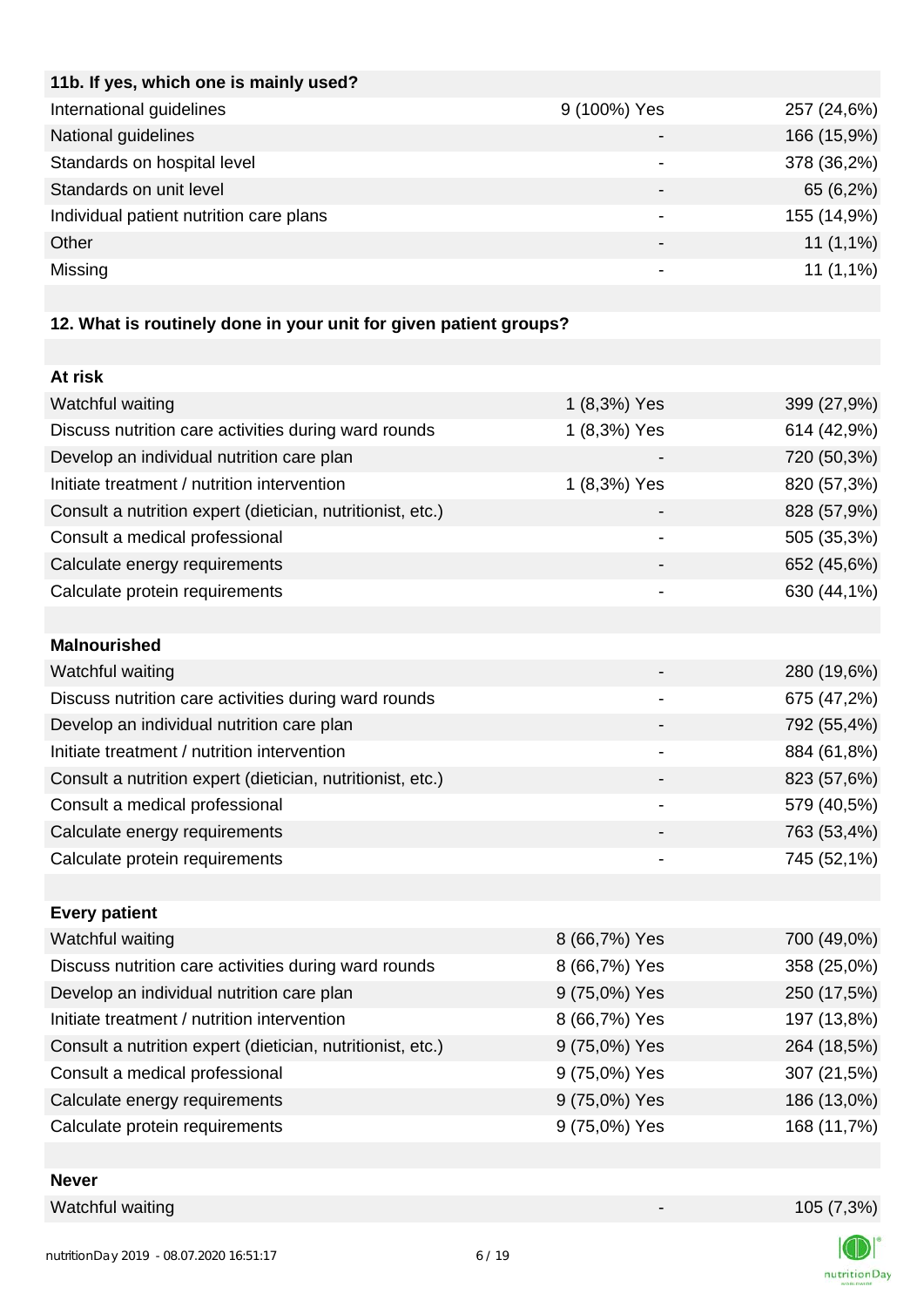| Discuss nutrition care activities during ward rounds               |                              | 77 (5,4%)    |
|--------------------------------------------------------------------|------------------------------|--------------|
| Develop an individual nutrition care plan                          |                              | 62 (4,3%)    |
| Initiate treatment / nutrition intervention                        |                              | 19 (1,3%)    |
| Consult a nutrition expert (dietician, nutritionist, etc.)         |                              | 20 (1,4%)    |
| Consult a medical professional                                     | $\overline{\phantom{a}}$     | 146 (10,2%)  |
| Calculate energy requirements                                      |                              | 141 (9,9%)   |
| Calculate protein requirements                                     | $\overline{\phantom{a}}$     | 165 (11,5%)  |
|                                                                    |                              |              |
| I do not know                                                      |                              |              |
| Watchful waiting                                                   |                              | 71 (5,0%)    |
| Discuss nutrition care activities during ward rounds               |                              | 54 (3,8%)    |
| Develop an individual nutrition care plan                          |                              | 41 (2,9%)    |
| Initiate treatment / nutrition intervention                        | $\qquad \qquad \blacksquare$ | 34 (2,4%)    |
| Consult a nutrition expert (dietician, nutritionist, etc.)         |                              | 33(2,3%)     |
| Consult a medical professional                                     | $\overline{\phantom{a}}$     | 86 (6,0%)    |
| Calculate energy requirements                                      |                              | 65 (4,5%)    |
| Calculate protein requirements                                     |                              | 71 (5,0%)    |
|                                                                    |                              |              |
| 13. When do you routinely weigh your patients?                     |                              |              |
| at admission                                                       | 8 (66,7%) Yes                | 928 (64,9%)  |
| Within 24 hours                                                    | 1 (8,3%) Yes                 | 210 (14,7%)  |
| Within 48 hours                                                    |                              | 79 (5,5%)    |
| Within 72 hours                                                    |                              | 39 (2,7%)    |
| Every week                                                         | 2 (16,7%) Yes                | 627 (43,8%)  |
| Occasionally                                                       |                              | 158 (11,0%)  |
| When requested                                                     | 6 (50,0%) Yes                | 728 (50,9%)  |
| At discharge                                                       | 3 (25,0%) Yes                | 67 (4,7%)    |
| Never                                                              |                              | $17(1,2\%)$  |
| I do not know                                                      |                              | 6(0,42%)     |
| No answer given                                                    | 3(16,7%)                     | 69 (4,8%)    |
|                                                                    |                              |              |
| 14. What do you do to support adequate food intake of patients?    |                              |              |
| Offer additional meals or in between snacks                        | 8 (66,7%) Yes                | 1096 (76,6%) |
| Offer meal choices                                                 | 10 (83,3%) Yes               | 1055 (73,8%) |
| Offer different portion sizes                                      | 10 (83,3%) Yes               | 934 (65,3%)  |
| Consider food presentation                                         | 10 (83,3%) Yes               | 502 (35,1%)  |
| Change food texture/consistency as needed                          | 10 (83,3%) Yes               | 1175 (82,2%) |
| Consider patient problems with eating and drinking                 | 10 (83,3%) Yes               | 1166 (81,5%) |
| Ensure that mealtimes are undisturbed/protected<br>mealtime policy | 3 (25,0%) Yes                | 324 (22,7%)  |
| Promote positive eating environment                                | 4 (33,3%) Yes                | 419 (29,3%)  |
| Consider cultural/religious preferences                            | 10 (83,3%) Yes               | 903 (63,1%)  |
| Consider patient allergies / intolerances                          | 10 (83,3%) Yes               | 1045 (73,1%) |
| Other                                                              | 1 (8,3%) Yes                 | 103 (7,2%)   |
|                                                                    |                              |              |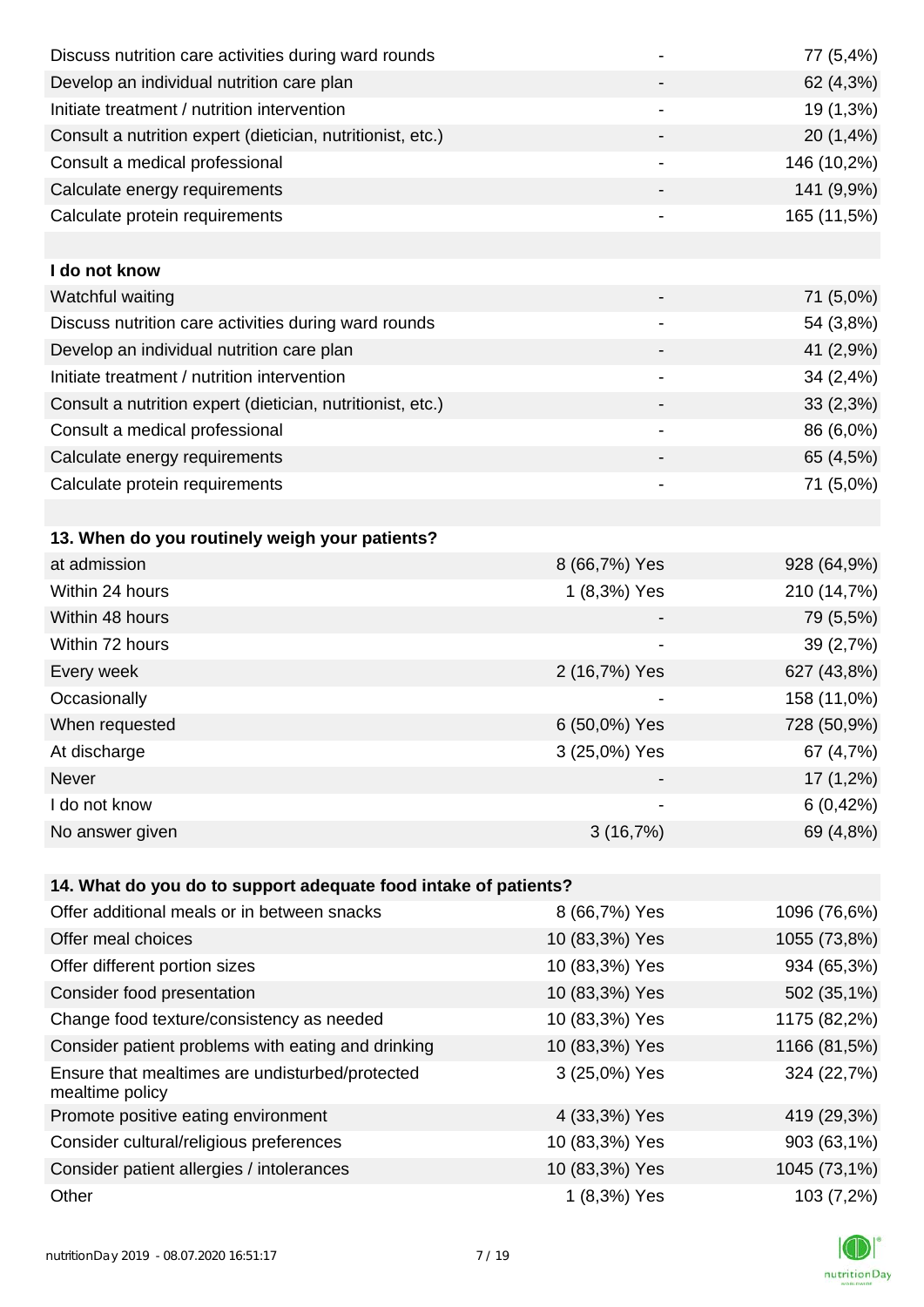| I do not know                                                                        |               | 26 (1,8%)       |
|--------------------------------------------------------------------------------------|---------------|-----------------|
| No answer given                                                                      | 2(16,7%)      | 67 (4,7%)       |
| 15. Which nutrition-related standards or routine activities exist in your unit?      |               |                 |
| Nutrition training is available                                                      | 9 (75,0%) Yes | 821 (57,4%)     |
| Reporting of nutrition related information to hospital<br>managers                   | 9 (75,0%) Yes | 608 (42,5%)     |
| Quality indicators are recorded and reported to national<br>or regional level        | 8 (66,7%) Yes | 448 (31,3%)     |
| Quality indicators are used for internal benchmarking                                | 9 (75,0%) Yes | 513 (35,9%)     |
| Patient feedback about food and food service is collected<br>using a questionnaire   | 9 (75,0%) Yes | 884 (61,8%)     |
| None                                                                                 |               | 41 (2,9%)       |
| I do not know                                                                        |               | 61 $(4,3\%)$    |
| No answer given                                                                      | 3(25,0%)      | 151 (10,6%)     |
|                                                                                      |               |                 |
| 16. At admission what is asked and documented?                                       |               |                 |
| Change in weight                                                                     | 9 (75,0%) Yes | 1104 (77,2%)    |
| Eating habits/difficulties                                                           | 9 (75,0%) Yes | 1041 (72,8%)    |
| Nutrition before admission                                                           | 9 (75,0%) Yes | 823 (57,6%)     |
| None                                                                                 |               | 18 (1,3%)       |
| I do not know                                                                        |               | 33(2,3%)        |
| No answer given                                                                      | 3(25,0%)      | 153 (10,7%)     |
|                                                                                      |               |                 |
| 17. On what forms is there a specific part about eating, nutrition or malnutrition?  |               |                 |
|                                                                                      |               |                 |
| a. Patient Record has a section for                                                  |               |                 |
| indicating if the patient is malnourished or at risk of<br>malnutrition              | 9 (75,0%) Yes | 1037 (72,5%)    |
| nutrition treatment                                                                  | 9 (75,0%) Yes | 837 (58,5%)     |
| None                                                                                 |               | 65 (4,5%)       |
| I do not know                                                                        |               | 42 (2,9%)       |
|                                                                                      |               |                 |
| b. Discharge Letter                                                                  |               |                 |
| summarizes nutrition treatment received during stay                                  | 2 (16,7%) Yes | 592 (41,4%)     |
| makes future nutrition-related recommendations                                       | 9 (75,0%) Yes | 816 (57,1%)     |
| None                                                                                 |               | 137 (9,6%)      |
| I do not know                                                                        |               | 128 (9,0%)      |
|                                                                                      |               |                 |
| 18. Do you provide brochures about malnutrition to<br>at risk/malnourished patients? | 2 (22,2%) Yes | 519 (45,2%) Yes |
|                                                                                      |               |                 |
| 19. Who filled in this sheet?                                                        |               |                 |
| <b>Head staff</b>                                                                    |               | 411 (28,7%)     |
| Dietician                                                                            | 9 (75,0%) Yes | 717 (50,1%)     |
| <b>Nurse</b>                                                                         |               | 388 (27,1%)     |
|                                                                                      |               |                 |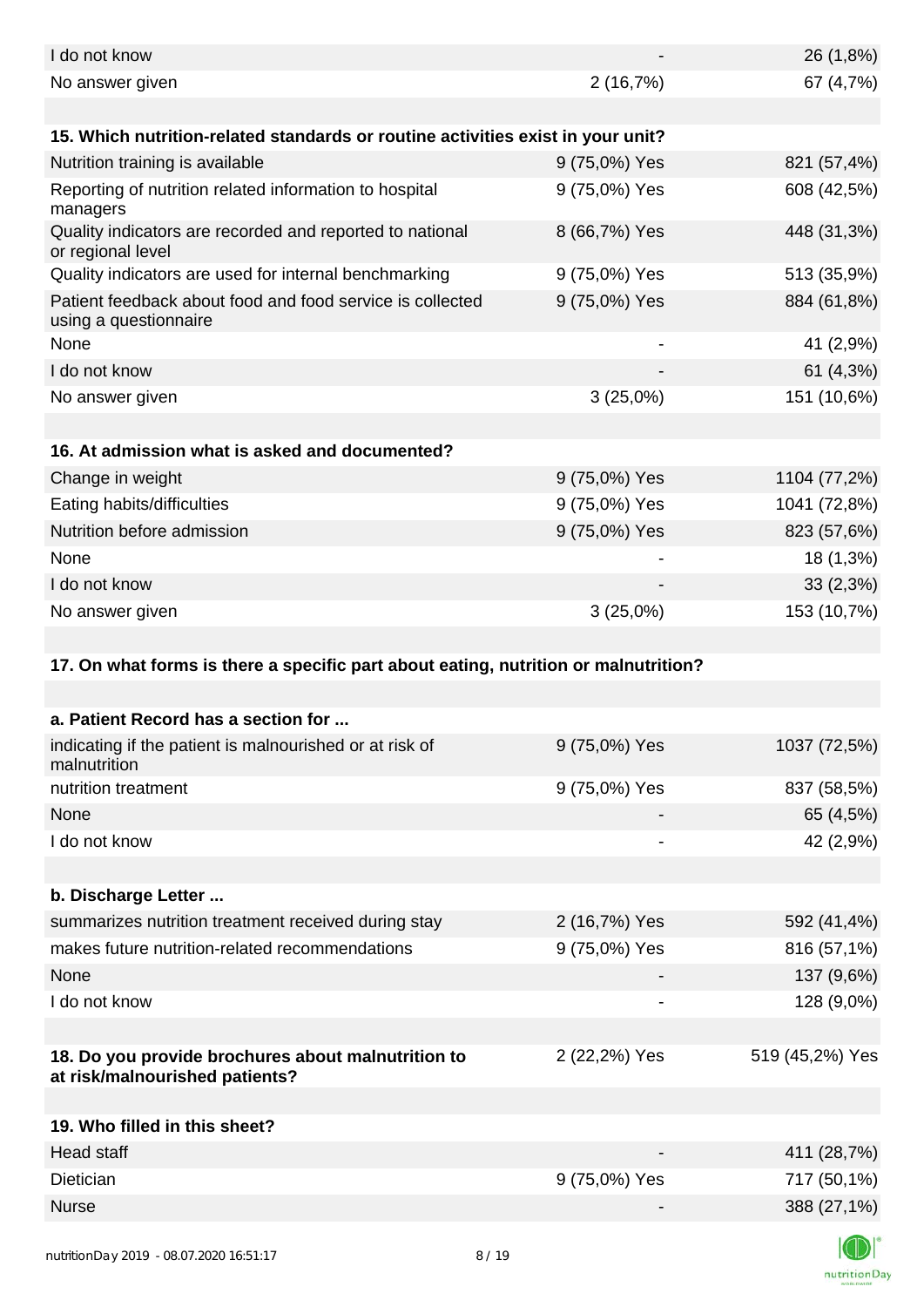| Physician            | $\,$                         | 175 (12,2%) |
|----------------------|------------------------------|-------------|
| Administrative staff | $\qquad \qquad \blacksquare$ | 13 (0,91%)  |
| Other                | $\,$                         | 71 (5,0%)   |
| None                 | $\overline{\phantom{0}}$     |             |
| I do not know        | $\,$                         | 15 (1,0%)   |

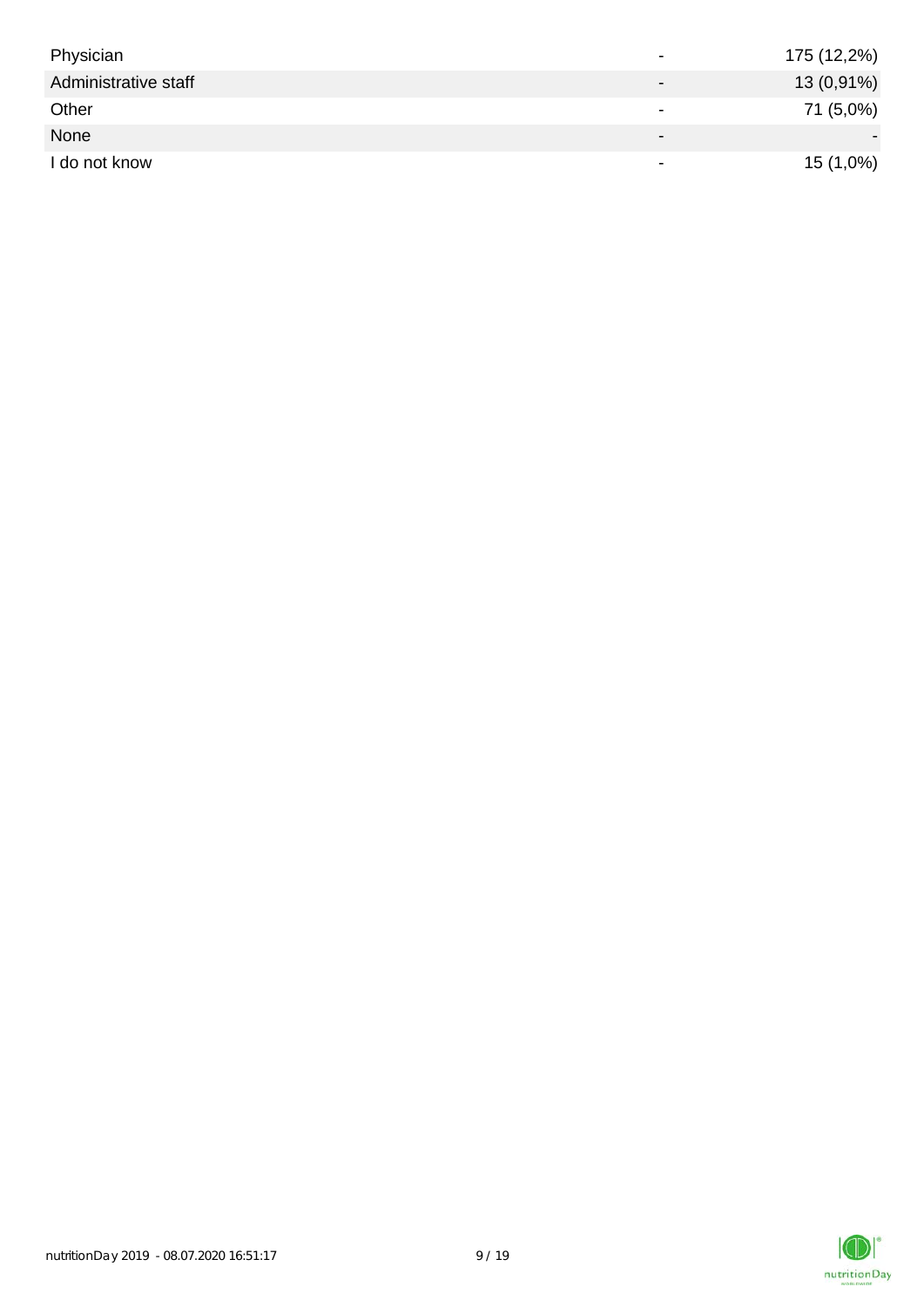|                                                                                         | <b>YOUR RESULTS</b> | <b>REFERENCE RESULTS</b> |
|-----------------------------------------------------------------------------------------|---------------------|--------------------------|
|                                                                                         |                     |                          |
| Total                                                                                   | 210                 | 27195                    |
| Age                                                                                     | 55 [42-67]          | 67 [53-78]               |
| Female                                                                                  | 104 (49,5%)         | 13525 (49,7%)            |
| Weight                                                                                  | $65,5 \pm 16,4$     | $69,9+18,9$              |
| Height                                                                                  | $160 + 8$           | $165 \pm 10$             |
| <b>BMI</b>                                                                              | $25,3+5,5$          | $25,5+5,9$               |
|                                                                                         |                     |                          |
| 1. This hospital admission was                                                          |                     |                          |
| planned                                                                                 | 115 (54,8%)         | 9881 (36,3%)             |
| an emergency                                                                            | 95 (45,2%)          | 14977 (55,1%)            |
| I do not know                                                                           |                     | 2337 (8,6%)              |
| No answer given                                                                         |                     |                          |
|                                                                                         |                     |                          |
| 2a. Diagnosis at admission                                                              |                     |                          |
| 0100 Infectious and parasitic diseases                                                  | 26 (12,4%)          | 2442 (9,0%)              |
| 0200 Neoplasms                                                                          | 1(0,48%)            | 4873 (17,9%)             |
| 0300 Blood and bloodforming organs and the immune<br>mechanism                          | 24 (11,4%)          | 1724 (6,3%)              |
| 0400 Endocrine, nutritional and metabolic diseases                                      | 42 (20,0%)          | 3266 (12,0%)             |
| 0500 Mental health                                                                      | 3(1,4%)             | 1218 (4,5%)              |
| 0600 Nervous system                                                                     | 17 (8,1%)           | 2493 (9,2%)              |
| 0700 Eye and adnexa                                                                     |                     | 339 (1,2%)               |
| 0800 Ear and mastoid process                                                            |                     | 172 (0,63%)              |
| 0900 Circulatory system                                                                 | 34 (16,2%)          | 5629 (20,7%)             |
| 1000 Respiratory system                                                                 | 20 (9,5%)           | 4217 (15,5%)             |
| 1100 Digestive system                                                                   | 43 (20,5%)          | 6840 (25,2%)             |
| 1200 Skin and subcutaneous tissue                                                       | 8(3,8%)             | 1244 (4,6%)              |
| 1300 Musculoskeletal system and connective tissue                                       | $7(3,3\%)$          | 4246 (15,6%)             |
| 1400 Genitourinary system                                                               | 17 (8,1%)           | 2809 (10,3%)             |
| 1500 Pregnancy, childbirth and the puerperium                                           | 2(0,95%)            | 222 (0,82%)              |
| 1600 Conditions originating in the perinatal period                                     |                     | 36 (0,13%)               |
| 1700 Congenital/chromosomal abnormalities                                               |                     | 52 (0,19%)               |
| 1800 Symptoms, signs, abnormal clinical/lab findings                                    | 26 (12,4%)          | 1319 (4,9%)              |
| 1900 Injury, poisoning                                                                  | 3(1,4%)             | 724 (2,7%)               |
| 2000 External causes of morbidity and mortality (e.g.<br>transport accidents, assaults) | 5(2,4%)             | 671 (2,5%)               |
| 2100 Factors influencing health status and contact with<br>health services              | 10 (4,8%)           | 990 (3,6%)               |
| No answer given                                                                         |                     |                          |

## **3. Which conditions/comorbidities does this patient have?**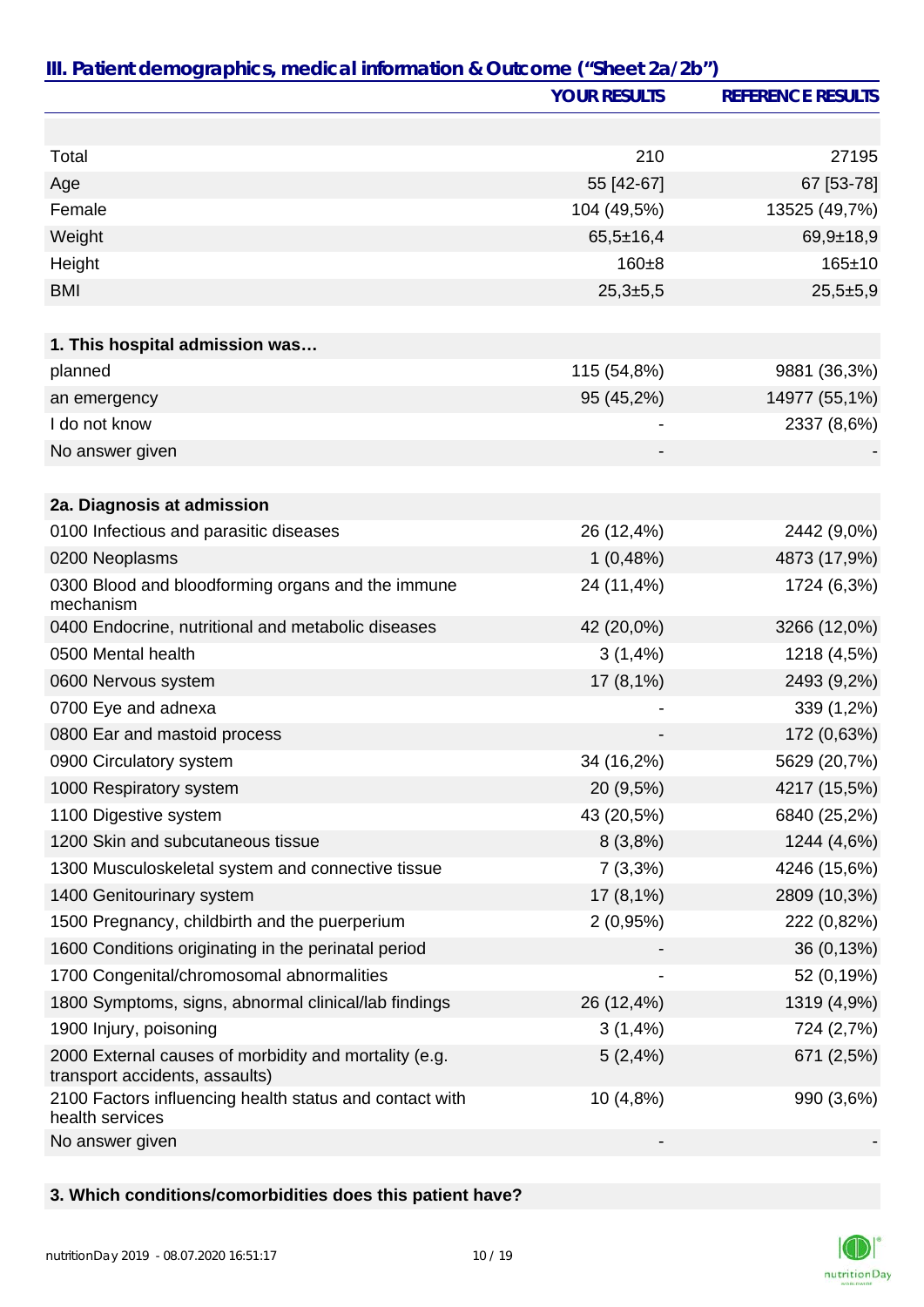| Cardiac insufficiency                                | 56 (27,7%)  | 5264 (21,3%)  |
|------------------------------------------------------|-------------|---------------|
| Myocardial infarction                                | 17 (8,5%)   | 1338 (5,5%)   |
| Chronic lung disease                                 | 13 (6,5%)   | 3466 (14,1%)  |
| Cerebral vascular disease                            | 7(3,5%)     | 2274 (9,3%)   |
| Peripheral vascular disease                          | $1(0,50\%)$ | 2842 (11,6%)  |
| Chronic liver disease                                | 14 (6,9%)   | 1477 (6,1%)   |
| Chronic kidney disease                               | 36 (17,8%)  | 2817 (11,6%)  |
| <b>Diabetes</b>                                      | 83 (40,9%)  | 5968 (24,2%)  |
| Cancer                                               | 32 (15,9%)  | 5709 (23,2%)  |
| Infection                                            | 20 (10,0%)  | 3578 (14,6%)  |
| Dementia                                             | 3(1,5%)     | 1229 (5,1%)   |
| Major depressive disorder                            | $1(0,50\%)$ | 1233 (5,1%)   |
| Other chronic mental disorder                        |             | 1229 (5,1%)   |
| Other chronic disease                                | $4(2,0\%)$  | 6369 (25,9%)  |
| None                                                 | 50 (23,8%)  | 4869 (17,9%)  |
|                                                      |             |               |
| 4a. Previous operation during this hospital stay     |             |               |
| Yes, planned                                         | 42 (20,0%)  | 5304 (19,5%)  |
| Yes, acute                                           | 3(1,4%)     | 1634 (6,0%)   |
| <b>No</b>                                            | 140 (66,7%) | 17917 (65,9%) |
| I do not know                                        |             | 313 (1,2%)    |
| Missing                                              | 25 (11,9%)  | 2027 (7,5%)   |
|                                                      |             |               |
| Days since operation                                 | $0 [0-2]$   | $3[1-11]$     |
|                                                      |             |               |
| 4b. Planned operation during this hospital stay      |             |               |
| Yes, today or tomorrow                               | 39 (18,6%)  | 1998 (7,3%)   |
| Yes, later                                           | 7(3,3%)     | 1411 (5,2%)   |
| No                                                   | 134 (63,8%) | 19908 (73,2%) |
| I do not know                                        |             | 1082 (4,0%)   |
| Missing                                              | 30 (14,3%)  | 2796 (10,3%)  |
|                                                      |             |               |
| 5. Previous ICU admission during this hospital stay? | 43 (23,0%)  | 2731 (10,6%)  |
| (Yes)                                                |             |               |
| 6. Is this patient terminally ill?                   | 33 (15,7%)  | 1729 (6,4%)   |
|                                                      |             |               |
| 7. Fluid status                                      |             |               |
| Normal                                               | 171 (81,4%) | 20820 (76,6%) |
| Overloaded                                           | 24 (11,4%)  | 1466 (5,4%)   |
| Dehydrated                                           | 14 (6,7%)   | 1298 (4,8%)   |
| I do not know                                        | 1(0,48%)    | 3611 (13,3%)  |
| Missing                                              |             |               |
|                                                      |             |               |

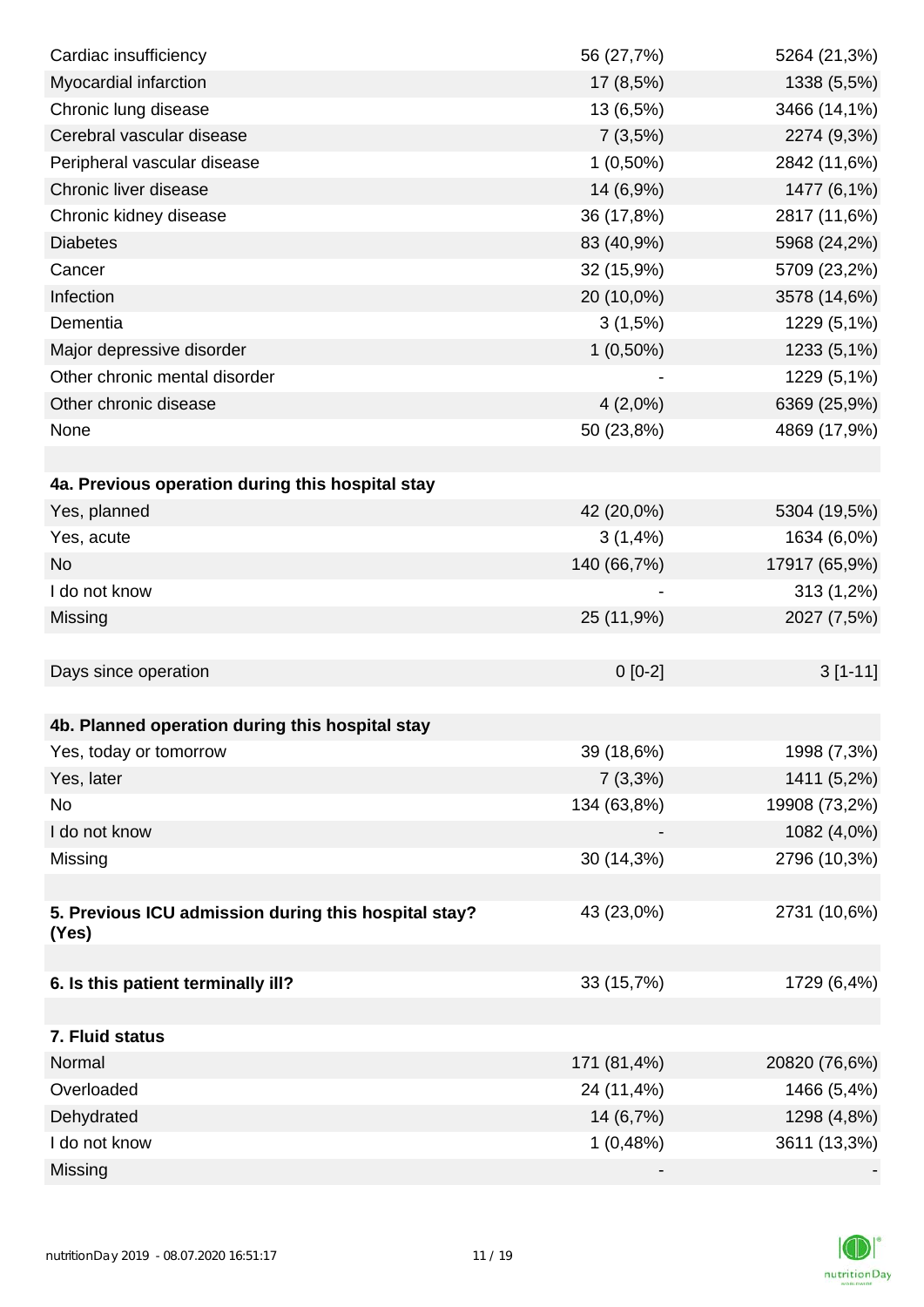| 8. Number of different medications planned                                               |             |               |
|------------------------------------------------------------------------------------------|-------------|---------------|
| Oral                                                                                     | $4[3-7]$    | $5[2-8]$      |
| Other                                                                                    | $2[1-5]$    | $2[1-4]$      |
|                                                                                          |             |               |
| 9. Was this patient identified as malnourished or at risk of malnutrition?               |             |               |
| Malnourished                                                                             | 42 (20,0%)  | 3264 (12,0%)  |
| At risk                                                                                  | 43 (20,5%)  | 4856 (17,9%)  |
| <b>No</b>                                                                                | 124 (59,0%) | 16820 (61,8%) |
| I do not know                                                                            | 1(0,48%)    | 2255 (8,3%)   |
| Missing                                                                                  |             |               |
|                                                                                          |             |               |
| 10. IV Fluids                                                                            |             |               |
| Electrolyte solution (NaCl, Ringers lactate, etc)                                        | 110 (52,4%) | 9496 (34,9%)  |
| 5% Glucose solution                                                                      | 45 (21,4%)  | 2615 (9,6%)   |
|                                                                                          |             |               |
| 11. Number of ONS drinks planned                                                         | $0[0-1]$    | $0[0-0]$      |
|                                                                                          |             |               |
| 12. Nutrition intake                                                                     |             |               |
| Regular hospital food                                                                    | 196 (93,3%) | 15788 (58,1%) |
| Fortified/enriched hospital food                                                         | 99 (47,1%)  | 3133 (11,5%)  |
| Protein/energy supplement (e.g. ONS drinks)                                              | 59 (28,1%)  | 4012 (14,8%)  |
| <b>Enteral nutrition</b>                                                                 | 6(2,9%)     | 1315 (4,8%)   |
| Parenteral nutrition                                                                     | 36 (17,1%)  | 1286 (4,7%)   |
| Special diet                                                                             | 45 (21,4%)  | 8834 (32,5%)  |
| None                                                                                     | $0(0,0\%)$  | 1283 (4,7%)   |
|                                                                                          |             |               |
| 13a. All lines and Tubes                                                                 |             |               |
| <b>Central Venous</b>                                                                    | 22 (11,8%)  | 2360 (9,2%)   |
| Peripheral venous access                                                                 | 109 (58,3%) | 12501 (48,7%) |
| Nasogastric                                                                              | $4(2,1\%)$  | 680 (2,6%)    |
| Nasojejunal                                                                              | $2(1,1\%)$  | 135 (0,53%)   |
| Nasoduadenal                                                                             |             | 99 (0,39%)    |
| Enterostoma                                                                              |             | 126 (0,49%)   |
| Percutaneous endoscopy/surgical gastrostomy                                              | 1(0,53%)    | 234 (0,91%)   |
| Percutaneous endoscopy/surgical jejunostomy                                              |             | 95 (0,37%)    |
| None                                                                                     | 86 (41,0%)  | 12303 (45,2%) |
|                                                                                          |             |               |
| 13b. Were there complications with nutrition related lines<br>and tubes since admission? |             |               |
| Yes, previously                                                                          | 3(1,4%)     | 362 (1,3%)    |
| Yes, ongoing                                                                             | 16 (7,6%)   | 227 (0,83%)   |
| <b>No</b>                                                                                | 158 (75,2%) | 21227 (78,1%) |
| I do not know                                                                            | 5(2,4%)     | 2312 (8,5%)   |
| Missing                                                                                  | 28 (13,3%)  | 3067 (11,3%)  |

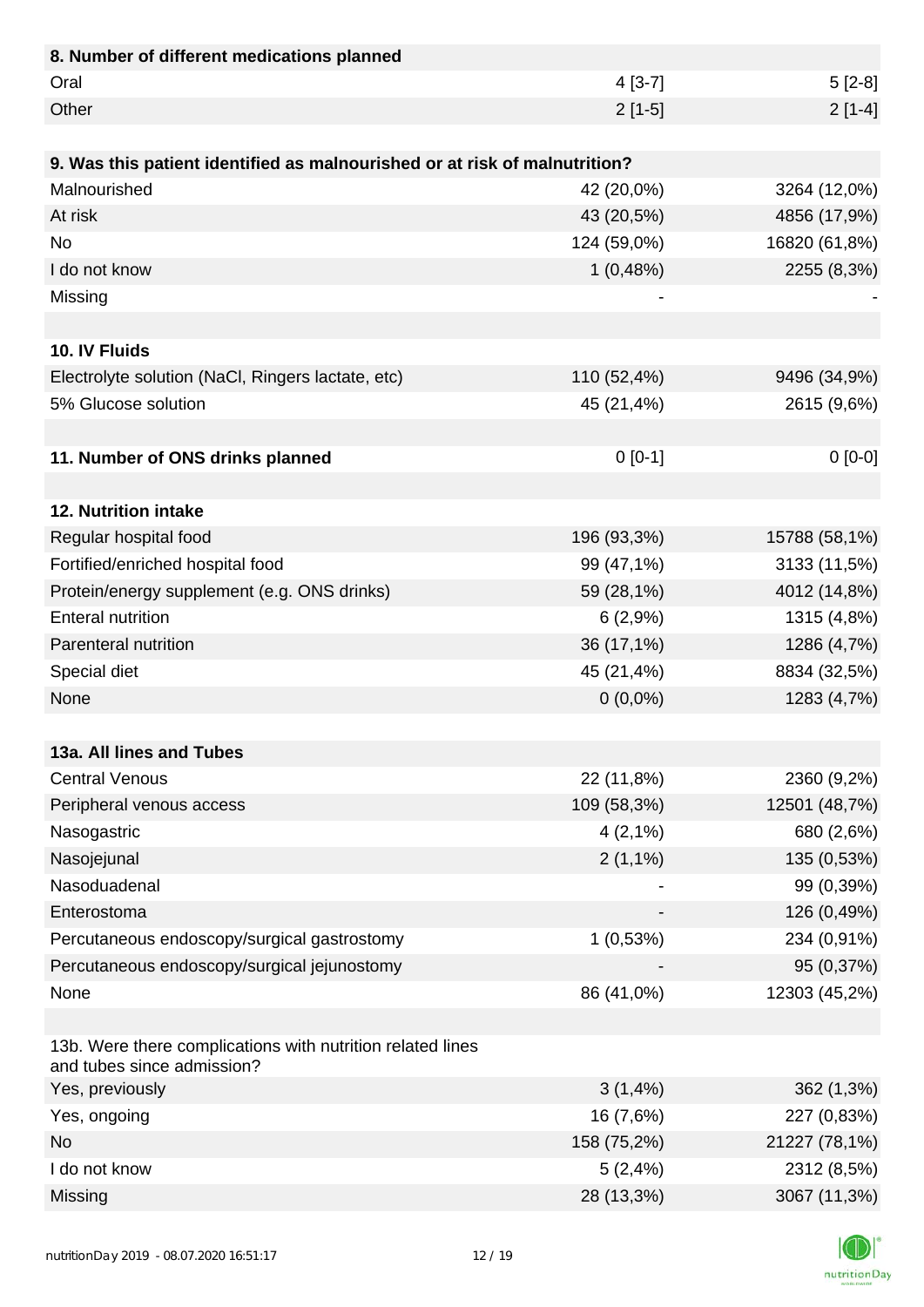| 14. Please indicate if any of the following was done for this patient since admission |             |               |
|---------------------------------------------------------------------------------------|-------------|---------------|
| Energy requirements were determined                                                   | 185 (98,9%) | 9593 (37,3%)  |
| Protein requirements were determined                                                  | 186 (99,5%) | 8543 (33,3%)  |
| Food/Nutrition intake was recorded in the patient record                              | 185 (98,9%) | 11079 (43,1%) |
| Nutrition treatment plan was developed                                                | 184 (98,4%) | 9042 (35,2%)  |
| Nutrition expert was consulted                                                        | 184 (98,4%) | 9313 (36,3%)  |
| Malnutrition status is recorded in the patient record                                 | 147 (78,6%) | 8238 (32,1%)  |
| None                                                                                  |             |               |
|                                                                                       |             |               |
| 15a. Energy goal                                                                      |             |               |
| $< 500$ kcal                                                                          | 1(0,48%)    | 1046 (3,8%)   |
| 500-999 kcal                                                                          | 1(0,48%)    | 269 (0,99%)   |
| 1000-1499 kcal                                                                        | 52 (24,8%)  | 2400 (8,8%)   |
| 1500-1999 kcal                                                                        | 126 (60,0%) | 8218 (30,2%)  |
| >=2000 kcal                                                                           | 5(2,4%)     | 2704 (9,9%)   |
| Not determined                                                                        | 2(0,95%)    | 8749 (32,2%)  |
| I do not know                                                                         |             | 2265 (8,3%)   |
| Missing                                                                               | 23 (11,0%)  | 1544 (5,7%)   |
|                                                                                       |             |               |
| 15b. Energy intake                                                                    |             |               |
| $< 500$ kcal                                                                          | 2(0,95%)    | 1697 (6,2%)   |
| 500-999 kcal                                                                          | 28 (13,3%)  | 1257 (4,6%)   |
| 1000-1499 kcal                                                                        | 78 (37,1%)  | 3424 (12,6%)  |
| 1500-1999 kcal                                                                        | 69 (32,9%)  | 5999 (22,1%)  |
| >=2000 kcal                                                                           | 6(2,9%)     | 1448 (5,3%)   |
| Not determined                                                                        | 3(1,4%)     | 8533 (31,4%)  |
| I do not know                                                                         | 1(0,48%)    | 3276 (12,0%)  |
| Missing                                                                               | 23 (11,0%)  | 1561 (5,7%)   |
|                                                                                       |             |               |
| 16. Since admission, this patient's health status has                                 |             |               |
| Improved                                                                              | 136 (64,8%) | 12837 (47,2%) |
| Deteriorated                                                                          | 3(1,4%)     | 1433 (5,3%)   |
| Remained the same                                                                     | 27 (12,9%)  | 7057 (25,9%)  |
| This patient has just been admitted                                                   | 21 (10,0%)  | 1699 (6,2%)   |
| I do not know                                                                         |             | 2663 (9,8%)   |
| Missing                                                                               | 23 (11,0%)  | 1506 (5,5%)   |
|                                                                                       |             |               |
| Length of hospital stay (days)                                                        | 6 [4-12]    | 12 [6-23]     |
|                                                                                       |             |               |
| <b>Outcome Code</b>                                                                   |             |               |
| 1= Still in the hospital                                                              | 2(0,95%)    | 2601 (9,6%)   |
| 2= Transferred to another hospital                                                    | 2(0,95%)    | 571 (2,1%)    |
| 3= Transferred to long term care                                                      |             | 1107 (4,1%)   |
|                                                                                       |             |               |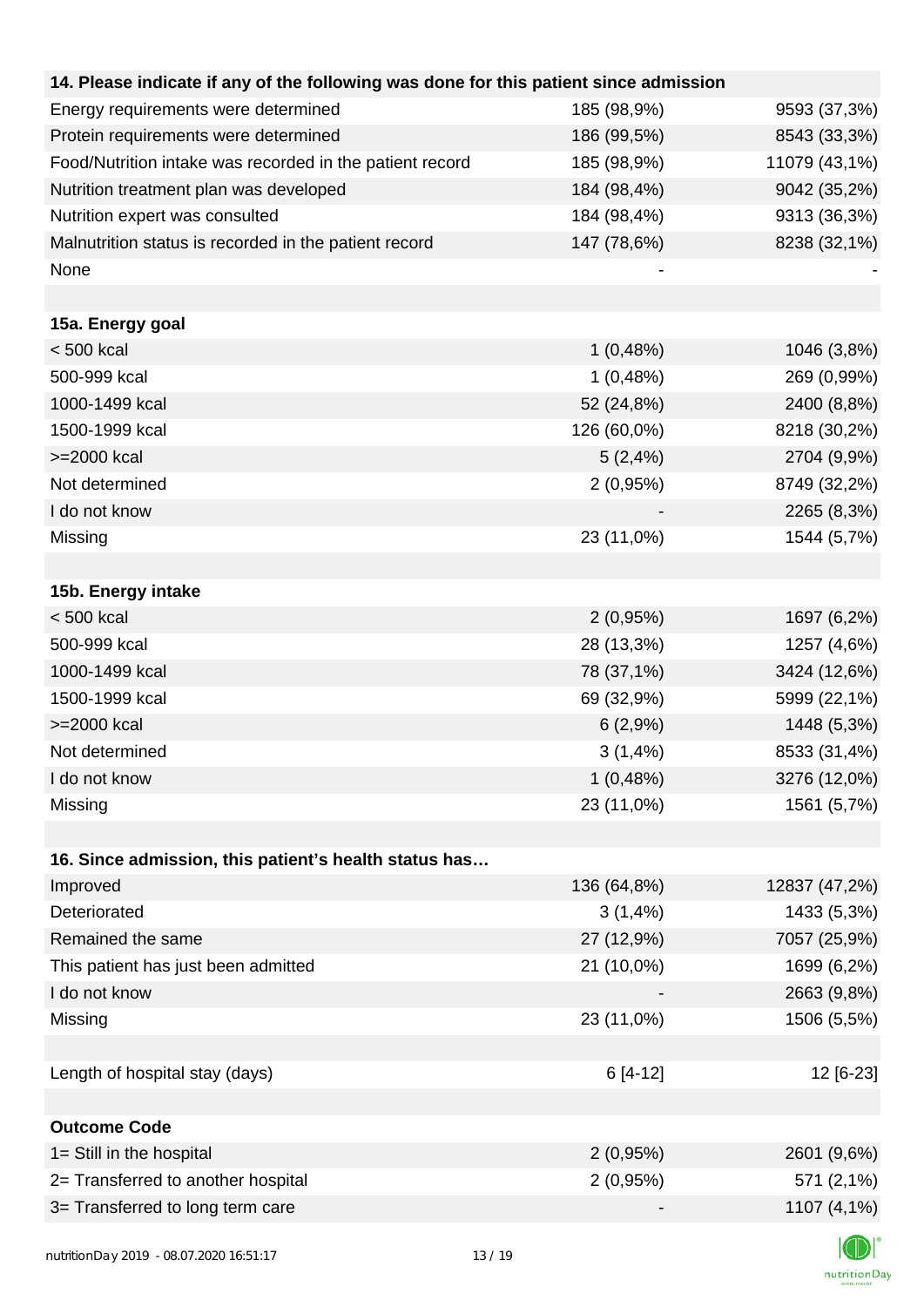| 4= Rehabilitation                    |             | 1222 (4,5%)   |
|--------------------------------------|-------------|---------------|
| 5= Discharged home                   | 133 (63,3%) | 20149 (74,1%) |
| $6 = \text{Death}$                   | 1(0,48%)    | 845 (3,1%)    |
| $7 =$ Others                         | 1(0,48%)    | 507 (1,9%)    |
| Missing                              | 71 (33,8%)  | 193 (0,71%)   |
|                                      |             |               |
| <b>Readmitted since ND</b>           |             |               |
| $1 = No$                             | 126 (92,6%) | 18115 (75,8%) |
| 2= Yes, same hospital planned        | 5(3,7%)     | 1637 (6,9%)   |
| 3= Yes, same hospital unplanned      |             | 1465 (6,1%)   |
| 4= Yes, different hospital planned   |             | 112 (0,47%)   |
| 5= Yes, different hospital unplanned |             | 112 (0,47%)   |
| 6= Unknown                           | $3(2,2\%)$  | 796 (3,3%)    |
| <b>Missing</b>                       |             | 1597 (6,7%)   |

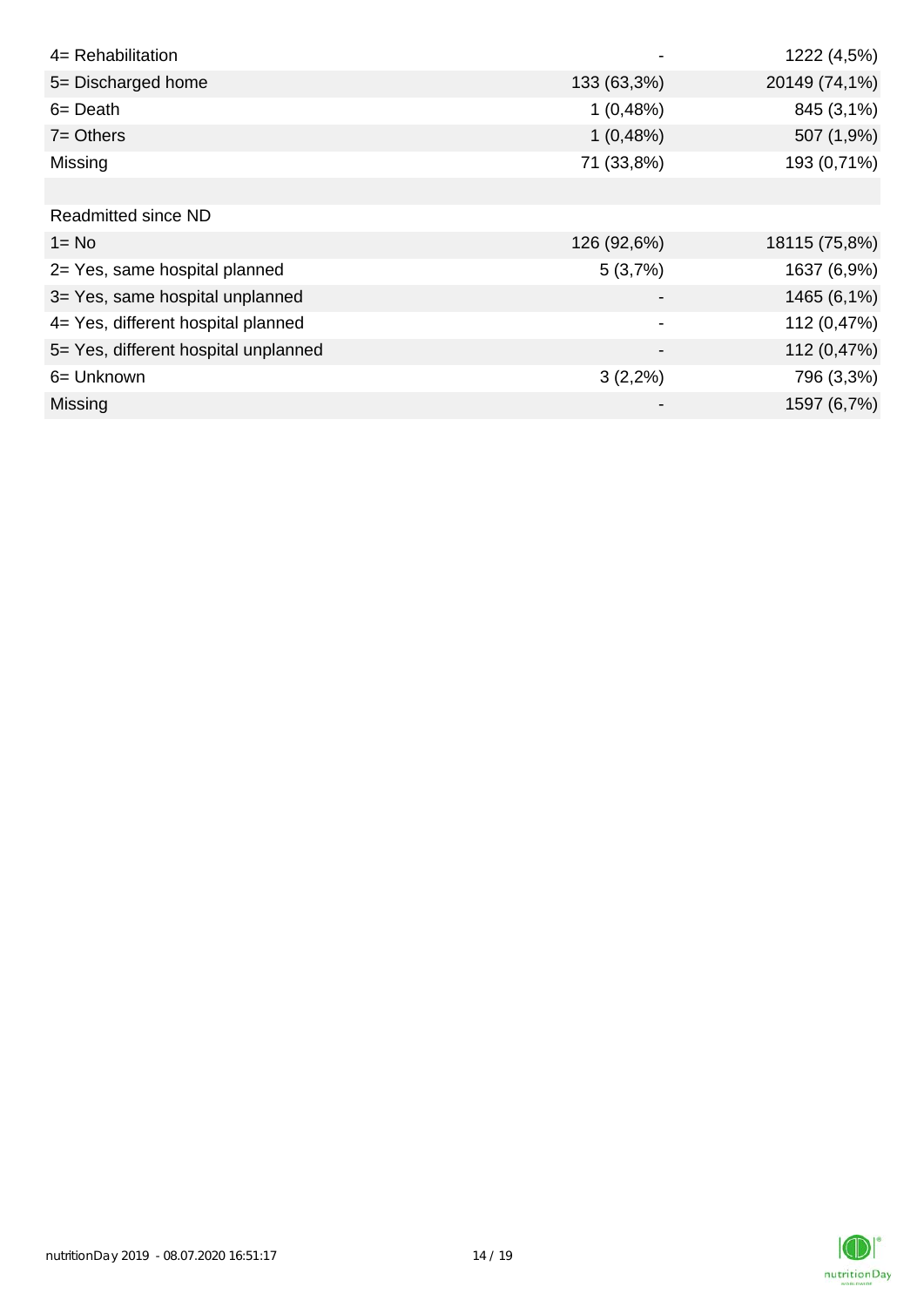| IV. Patient's perspective: Medical history, nutrition status & intake today ("Sheet 3a/3b") | <b>YOUR RESULTS</b> | <b>REFERENCE RESULTS</b> |
|---------------------------------------------------------------------------------------------|---------------------|--------------------------|
|                                                                                             |                     |                          |
| 1. What are your typical dietary habits?                                                    |                     |                          |
| No special dietary habits                                                                   | 141 (72,3%)         | 17526 (66,5%)            |
| I am vegetarian                                                                             | 27 (13,8%)          | 510 (1,9%)               |
| I adhee to a vegan diet                                                                     |                     | 193 (0,73%)              |
| I eat gluten-free diet                                                                      |                     | 244 (0,93%)              |
| I avoid added sugars                                                                        | 16 (8,2%)           | 3934 (14,9%)             |
| I avoid carbohydrates                                                                       | $8(4,1\%)$          | 1502 (5,7%)              |
| I eat a low fat-diet                                                                        | $10(5,1\%)$         | 2899 (11,0%)             |
| I am lactose intolerant                                                                     |                     | 946 (3,6%)               |
| Other special diet due to intolerances/allergies                                            | 3(1,5%)             | 469 (1,8%)               |
| Other                                                                                       | $8(4,1\%)$          | 1854 (7,0%)              |
| No answer given                                                                             | 24 (12,3%)          | 1891 (7,2%)              |
|                                                                                             |                     |                          |
| 2. Where did you live before your current hospital admission?                               |                     |                          |
| At home                                                                                     | 153 (78,5%)         | 22025 (83,6%)            |
| In a nursing home or other live-in facility                                                 |                     | 836 (3,2%)               |
| I was transferred from another hospital                                                     | 18 (9,2%)           | 1411 (5,4%)              |
| Other                                                                                       | $1(0,51\%)$         | 374 (1,4%)               |
| Missing                                                                                     | 23 (11,8%)          | 1694 (6,4%)              |
| 3. In general, are you able to walk?                                                        |                     |                          |
| Yes                                                                                         | 135 (69,2%)         | 16014 (60,8%)            |
| Yes, with someone's help                                                                    | 26 (13,3%)          | 2580 (9,8%)              |
| Yes, independently using a cane, walker, or crutches                                        | $1(0,51\%)$         | 3466 (13,2%)             |
| No, I have a wheelchair                                                                     | $2(1,0\%)$          | 1033 (3,9%)              |
| No, I am bedridden                                                                          | 7(3,6%)             | 1462 (5,6%)              |
| Missing                                                                                     | 24 (12,3%)          | 1785 (6,8%)              |
|                                                                                             |                     |                          |
| 4. In general, how would you say your health is?                                            |                     |                          |
| Very good                                                                                   | 26 (13,3%)          | 1854 (7,0%)              |
| Good                                                                                        | 116 (59,5%)         | 8966 (34,0%)             |
| Fair                                                                                        | 23 (11,8%)          | 9409 (35,7%)             |
| Poor                                                                                        | 7(3,6%)             | 3513 (13,3%)             |
| Very poor                                                                                   |                     | 824 (3,1%)               |
| Missing                                                                                     | 23 (11,8%)          | 1774 (6,7%)              |
|                                                                                             |                     |                          |
| 5. Over the last 12 months prior to your current hospital admission approximately           |                     |                          |

| how many times have you seen a doctor?                                               | $2[1-4]$  | $5 [2-10]$ |
|--------------------------------------------------------------------------------------|-----------|------------|
| how many times have you been admitted to the<br>hospital (Emergency room, any ward)? | $1$ [0-2] | $1$ [0-2]  |

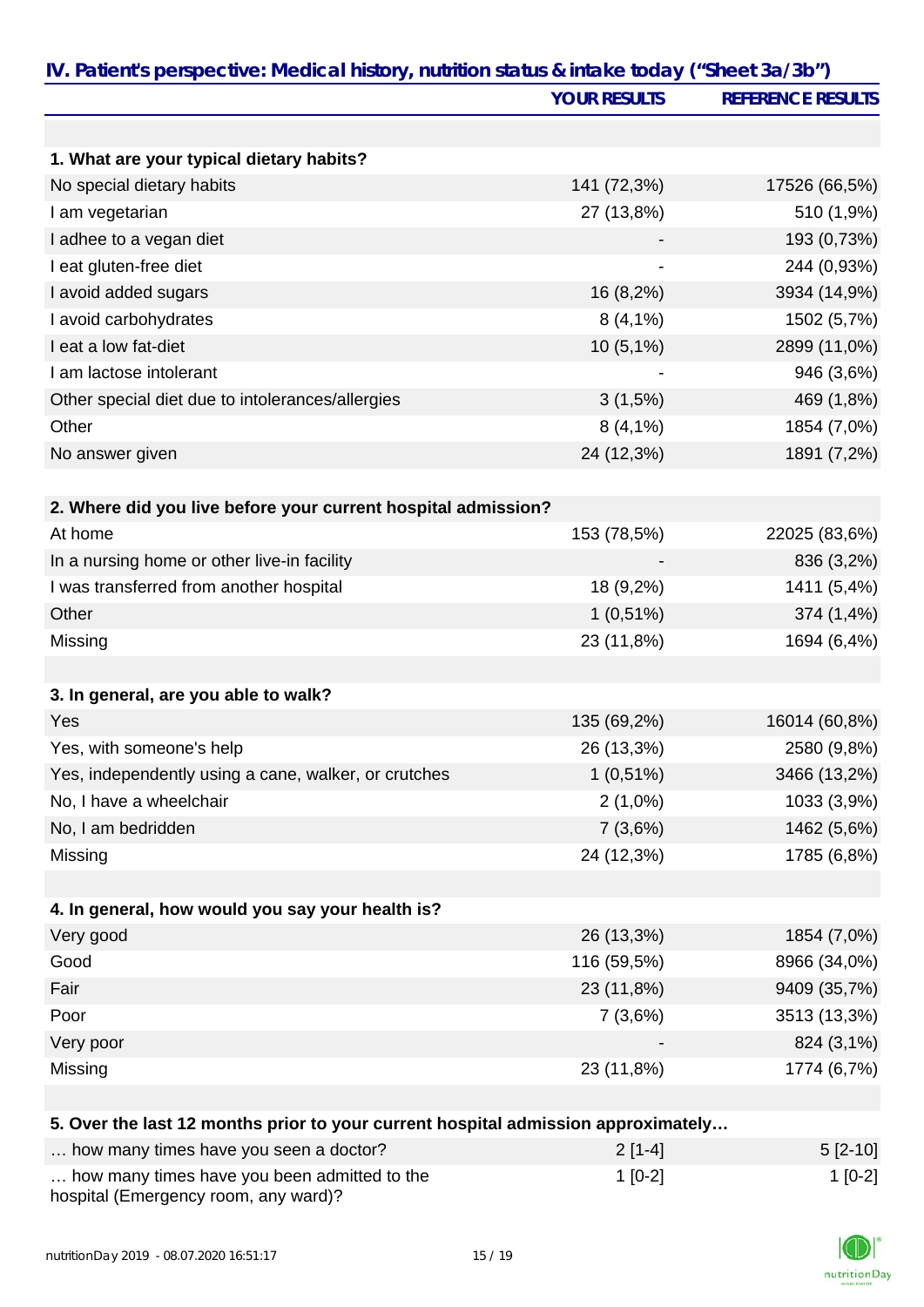| how many nights in total have you spent in hospital? | $2[0-4]$ | $5[0-15]$ |
|------------------------------------------------------|----------|-----------|
|------------------------------------------------------|----------|-----------|

| 6. How many different medications do you take routinely each day (prior to hospitalisation)? |             |               |
|----------------------------------------------------------------------------------------------|-------------|---------------|
| $1 - 2$                                                                                      | 68 (34,9%)  | 4936 (18,7%)  |
| $3-5$                                                                                        | 45 (23,1%)  | 6672 (25,3%)  |
| More than 5                                                                                  | 33 (16,9%)  | 7906 (30,0%)  |
| None                                                                                         | 22 (11,3%)  | 3926 (14,9%)  |
| I do not know                                                                                | $4(2,1\%)$  | 1077 (4,1%)   |
| Missing                                                                                      | 23 (11,8%)  | 1823 (6,9%)   |
|                                                                                              |             |               |
| 7. Do you have health insurance?                                                             |             |               |
| Yes, private insurance only                                                                  | 44 (22,6%)  | 4253 (16,1%)  |
| Yes, public insurance only                                                                   | 50 (25,6%)  | 12350 (46,9%) |
| Yes, both                                                                                    | $3(1,5\%)$  | 3229 (12,3%)  |
| None                                                                                         | 68 (34,9%)  | 2938 (11,2%)  |
| I prefer not to answer                                                                       | $6(3,1\%)$  | 1314 (5,0%)   |
| Missing                                                                                      | 24 (12,3%)  | 2256 (8,6%)   |
|                                                                                              |             |               |
| 8. What was your weight 5 years ago?                                                         | 66 [58-75]  | 72 [60-85]    |
| I do not know                                                                                | 56 (28,7%)  | 6267 (23,8%)  |
|                                                                                              |             |               |
| 9a. Have you lost weight within the last 3 months?                                           |             |               |
| Yes, intentionally                                                                           | 15 (7,7%)   | 2468 (9,4%)   |
| Yes, unintentionally                                                                         | 52 (26,7%)  | 10065 (38,2%) |
| No, my weight stayed the same                                                                | 61 (31,3%)  | 7869 (29,9%)  |
| No, I gained weight                                                                          | 29 (14,9%)  | 2857 (10,8%)  |
| I do not know                                                                                | 36 (18,5%)  | 2512 (9,5%)   |
| Missing                                                                                      | $2(1,0\%)$  | 569 (2,2%)    |
|                                                                                              |             |               |
| 9b. If yes, how many kg did you lose?                                                        | $5[3-8]$    | $6[4-10]$     |
| I do not know                                                                                | 8(11,9%)    | 1997 (15,9%)  |
|                                                                                              |             |               |
| 10. Did you know about your hospitalisation two days                                         | 83 (50,6%)  | 9602 (40,6%)  |
| before admission? (Yes)                                                                      |             |               |
|                                                                                              |             |               |
| 11. Please indicate if you                                                                   |             |               |
| were weighed at admission                                                                    | 145 (84,3%) | 14112 (57,4%) |
| were informed about your nutrition status                                                    | 170 (98,8%) | 8364 (34,3%)  |
| were informed about nutrition care options                                                   | 172 (100%)  | 7769 (31,9%)  |
| received special nutrition care                                                              | 170 (99,4%) | 7463 (30,7%)  |
| 12. How well have you eaten in the week before you were admitted to the hospital?            |             |               |

| <u>IZ. HOW WEILHAVE YOU CALCH III LIIC WEEN DEIDIG YOU WEI'T AUIHILICU LO LIIC HOSDILAI :</u> |               |               |
|-----------------------------------------------------------------------------------------------|---------------|---------------|
| More than normal                                                                              | 7(3,6%)       | 1163 (4,4%)   |
| Normal                                                                                        | $118(61,1\%)$ | 15832 (60,4%) |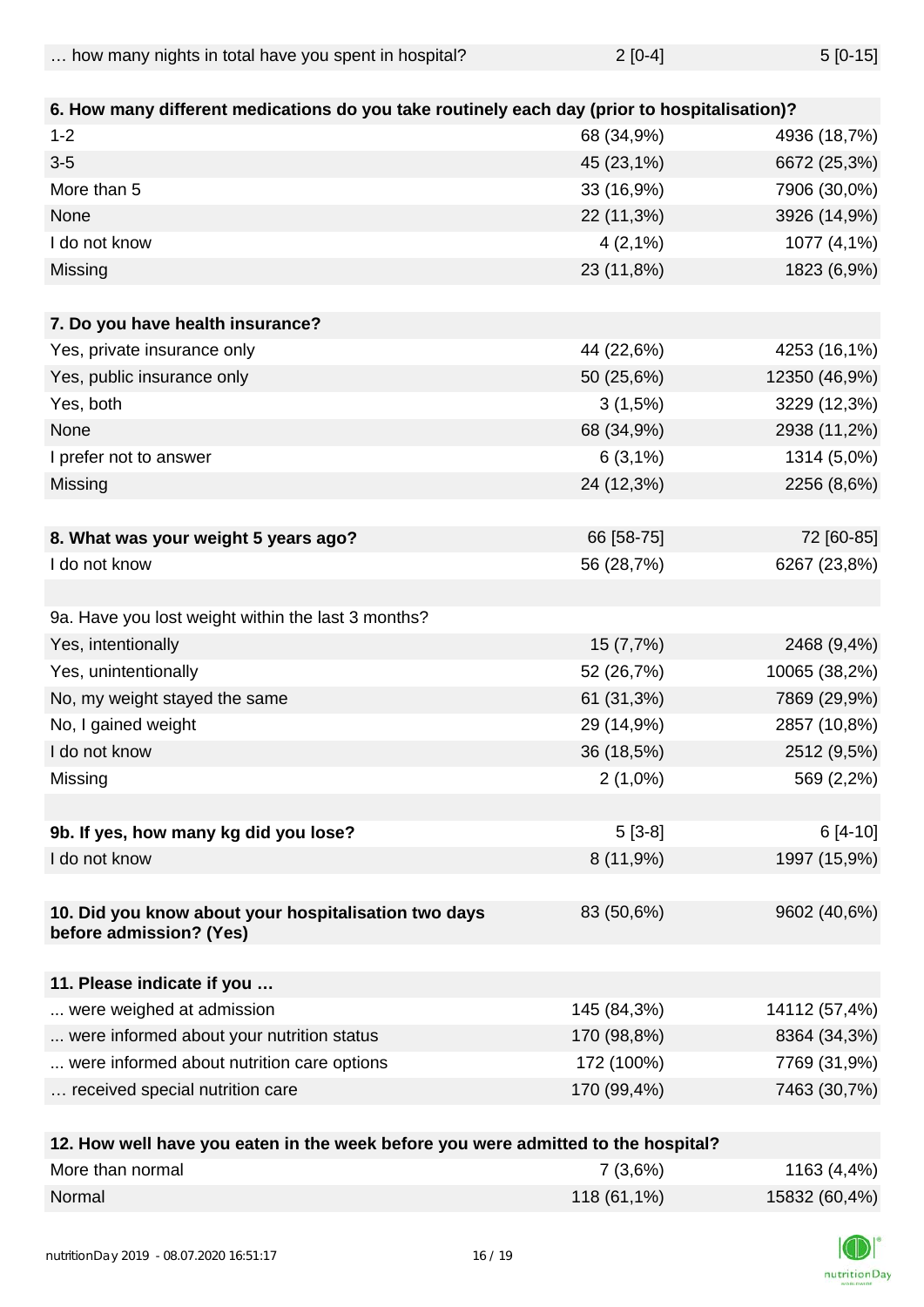| About 3/4 of normal                                                                                            | 29 (15,0%)  | 2728 (10,4%)  |
|----------------------------------------------------------------------------------------------------------------|-------------|---------------|
| About half of normal                                                                                           | 26 (13,5%)  | 3287 (12,5%)  |
| About a quarter to nearly nothing                                                                              | 12 (6,2%)   | 2496 (9,5%)   |
| I do not know                                                                                                  |             | 264 (1,0%)    |
| Missing                                                                                                        | $1(0,52\%)$ | 443 (1,7%)    |
|                                                                                                                |             |               |
| 13. In general, how satisfied are you with the food at the hospital?                                           |             |               |
| Very satisfied                                                                                                 | 77 (39,9%)  | 6066 (23,1%)  |
| Somewhat satisfied                                                                                             | 63 (32,6%)  | 8166 (31,2%)  |
| <b>Neutral</b>                                                                                                 | 21 (10,9%)  | 4867 (18,6%)  |
| <b>Dissatisfied</b>                                                                                            | $2(1,0\%)$  | 2103 (8,0%)   |
| Very dissatisfied                                                                                              |             | 726 (2,8%)    |
| I do not know                                                                                                  | $2(1,0\%)$  | 2021 (7,7%)   |
| Missing                                                                                                        | 28 (14,5%)  | 2264 (8,6%)   |
|                                                                                                                |             |               |
| 14. Did you get any help with eating TODAY?                                                                    |             |               |
| Yes, from family or friends                                                                                    | 47 (24,4%)  | 2448 (9,3%)   |
| Yes, from hospital staff                                                                                       | 23 (11,9%)  | 1670 (6,4%)   |
| No                                                                                                             | 92 (47,7%)  | 19193 (73,2%) |
| I do not know                                                                                                  |             | $302(1,2\%)$  |
| Missing                                                                                                        | 31 (16,1%)  | 2600 (9,9%)   |
|                                                                                                                |             |               |
| 15. Were you able to eat without interruption TODAY?                                                           | 122 (76,3%) | 17231 (74,2%) |
| (Yes)                                                                                                          |             |               |
|                                                                                                                |             |               |
| 16a. Please indicate how much hospital food you ate for lunch or dinner TODAY:                                 |             |               |
| About all                                                                                                      | 102 (52,8%) | 12095 (46,1%) |
| 1/2                                                                                                            | 65 (33,7%)  | 6486 (24,7%)  |
| 1/4                                                                                                            | 20 (10,4%)  | 3353 (12,8%)  |
| Nothing                                                                                                        | 5(2,6%)     | 3130 (11,9%)  |
| Missing                                                                                                        | $1(0,52\%)$ | 1149 (4,4%)   |
|                                                                                                                |             |               |
| 16b. The portion size of the meal I ordered TODAY was<br>Standard                                              |             |               |
| Smaller                                                                                                        | 128 (66,3%) | 15979 (61,0%) |
|                                                                                                                | 10 (5,2%)   | 2367 (9,0%)   |
| Larger<br>I do not know                                                                                        | $1(0,52\%)$ | 1119 (4,3%)   |
|                                                                                                                | 5(2,6%)     | 2429 (9,3%)   |
| Missing                                                                                                        | 49 (25,4%)  | 4319 (16,5%)  |
|                                                                                                                |             |               |
| 17. If you did not eat everything of your meal, please tell us why:<br>I did not like the type of food offered | 3(3,3%)     | 2061 (15,9%)  |
| I did not like the smell/taste of the food                                                                     | 21 (23,3%)  | 1569 (12,1%)  |
| The food did not fit my cultural/religious preferences                                                         | $2(2,2\%)$  | 143 (1,1%)    |
| The food was too hot                                                                                           |             | 59 (0,45%)    |
|                                                                                                                |             |               |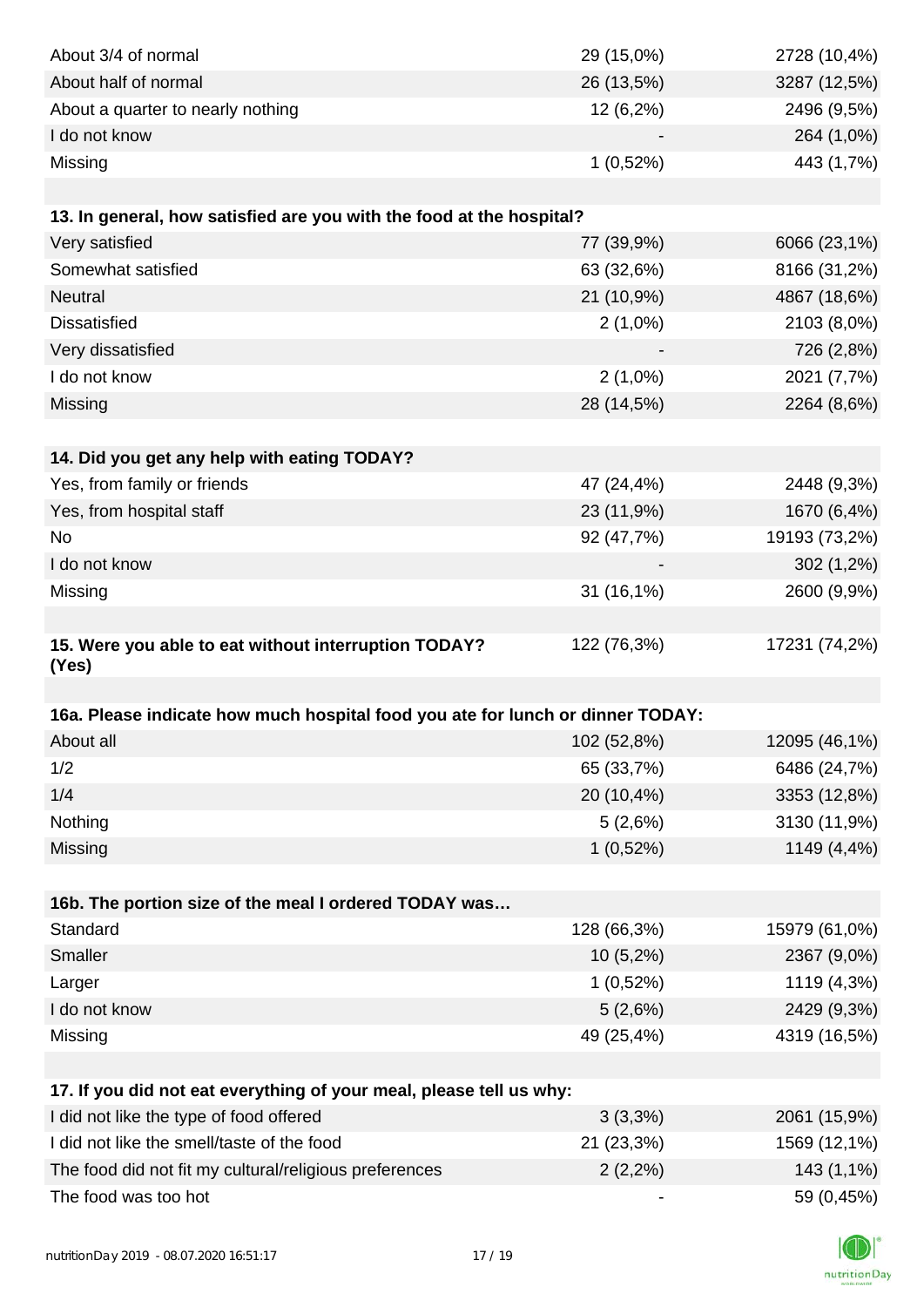| The food was too cold                              | $2(2,2\%)$               | 296 (2,3%)   |
|----------------------------------------------------|--------------------------|--------------|
| Due to food allergy/intolerance                    | $1(1,1\%)$               | 96 (0,74%)   |
| I was not hungry at that time                      | $9(10,0\%)$              | 2205 (17,0%) |
| I do not have my usual appetite                    | 27 (30,0%)               | 3830 (29,5%) |
| I have problems chewing/swallowing                 | $8(8,9\%)$               | 761 (5,9%)   |
| I normally eat less than what was served           | 24 (26,7%)               | 1427 (11,0%) |
| I had nausea/vomiting                              | 18 (20,0%)               | 1029 (7,9%)  |
| I was too tired                                    | 7(7,8%)                  | 789 (6,1%)   |
| I cannot eat without help                          | $4(4, 4\%)$              | 208 (1,6%)   |
| I was not allowed to eat                           | $3(3,3\%)$               | 1289 (9,9%)  |
| I had an exam, surgery, or test and missed my meal | 6(6,7%)                  | 766 (5,9%)   |
| I did not get requested food                       | $\overline{\phantom{a}}$ | 139 (1,1%)   |
| No answer given                                    | $9(10,0\%)$              | 1829 (14,1%) |

| 18. Enter the number of glasses/cups of the drinks you consumed in the last 24 hours |                          |              |
|--------------------------------------------------------------------------------------|--------------------------|--------------|
| Water                                                                                | $6[4-8]$                 | $3[2-5]$     |
| Tea                                                                                  | $2[1-2]$                 | $1[0-2]$     |
| Coffee                                                                               | $0 [0-1]$                | $1[1-2]$     |
| <b>Milk</b>                                                                          | $0 [0-1]$                | $1 [0-1]$    |
| Fruit juice                                                                          | $0 [0-1]$                | $1[0-2]$     |
| Soft drinks                                                                          | $0 [0-0]$                | $0[0-1]$     |
| Nutrition drink                                                                      | $0[0-2]$                 | $0[0-1]$     |
| Other                                                                                | $0[0-0]$                 | $0[0-1]$     |
|                                                                                      |                          |              |
| 19a. Did you eat any food apart from hospital food<br><b>TODAY?</b>                  | 25 (15,9%)               | 6580 (28,9%) |
|                                                                                      |                          |              |
| 19b. If yes, what did you eat?                                                       |                          |              |
| Sweet snacks                                                                         | $1(4,0\%)$               | 1928 (29,3%) |
| Salty snacks                                                                         |                          | 749 (11,4%)  |
| Homemade food                                                                        | 6(24,0%)                 | 963 (14,6%)  |
| <b>Fruits</b>                                                                        | 20 (80,0%)               | 2551 (38,8%) |
| Dairy products                                                                       | $2(8,0\%)$               | 724 (11,0%)  |
| Food delivered/restaurant                                                            | $\blacksquare$           | 293 (4,5%)   |
| Sandwich                                                                             | $\overline{\phantom{a}}$ | 421 (6,4%)   |
| Other                                                                                | $1(4,0\%)$               | 1042 (15,8%) |

| 20. How has your food intake changed since your hospital admission? |            |               |  |
|---------------------------------------------------------------------|------------|---------------|--|
| Increased                                                           | 65 (33,7%) | 3706 (14,1%)  |  |
| Decreased                                                           | 29 (15,0%) | 7774 (29,7%)  |  |
| Stayed the same                                                     | 55 (28,5%) | 10331 (39,4%) |  |
| I do not know                                                       | $6(3,1\%)$ | 1690 (6,4%)   |  |
| Missing                                                             | 38 (19,7%) | 2712 (10,3%)  |  |